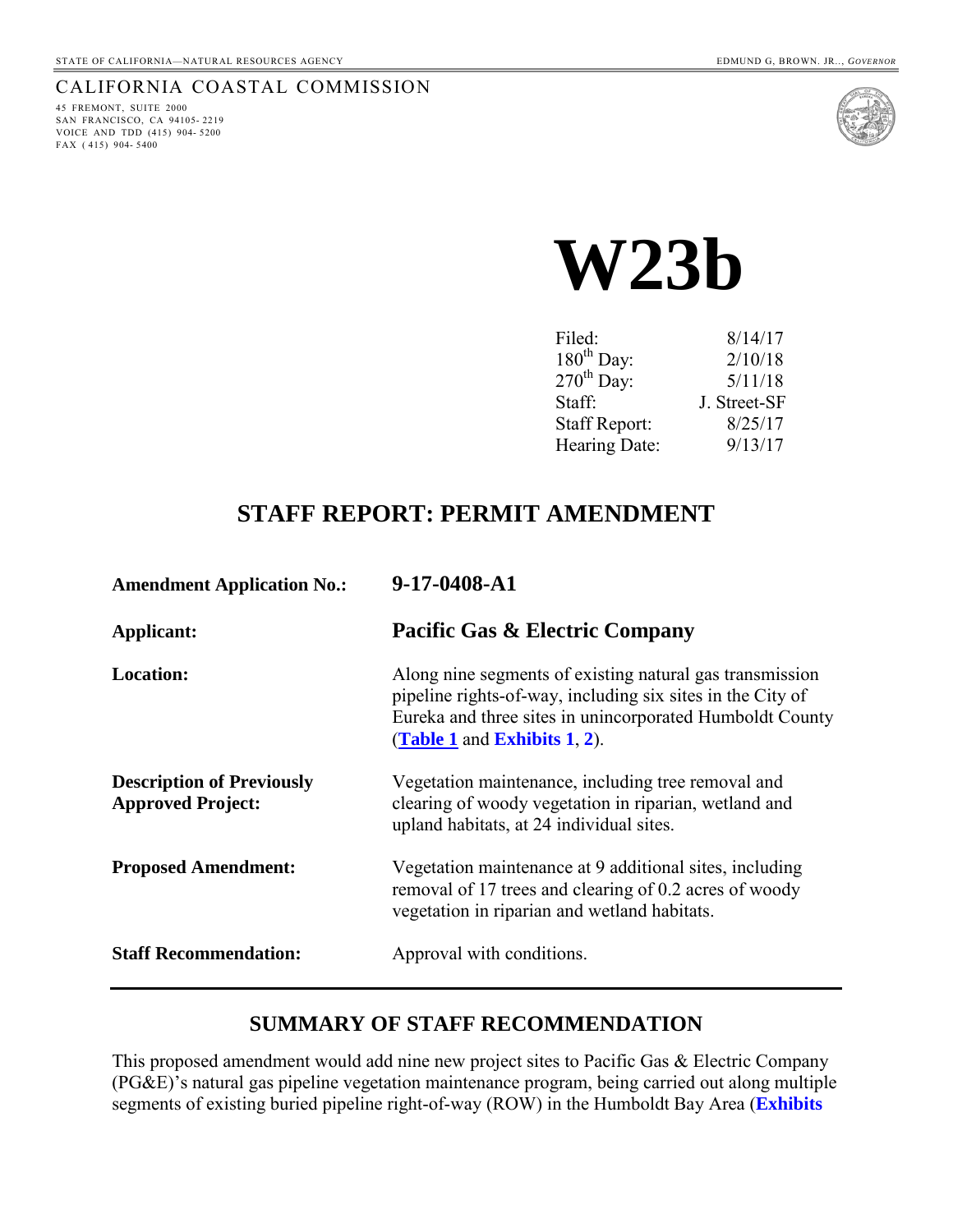**[1](https://documents.coastal.ca.gov/reports/2017/9/w23b/w23b-9-2017-exhibits.pdf)**, **2**). At each of the project segments (**[Table 1](#page-5-0)**), all woody vegetation within five feet of the pipeline (a 10-foot-wide strip) and all trees out to 14 feet (a 28-foot wide strip) would be removed in order to improve emergency access, allow for pipeline inspection and maintenance, and reduce the risk that deep-rooted vegetation would damage the anti-corrosion "wrap" that surrounds the pipeline. The proposed work is a component of PG&E's statewide Community Pipeline Safety Initiative (CPSI), and is necessary to address pipeline safety concerns and improve emergency access in accordance with utility standards and federal law.

The proposed project qualifies as a repair and maintenance activity. Although certain types of repair and maintenance projects are exempt from coastal development permit (CDP) requirements, the Commission's adopted 1978 guidelines on such projects (*Repair, Maintenance and Utility Hookup Exclusions from Permit Requirements*) indicate that a CDP is required for the removal of trees greater than 12 inches in diameter at breast height (dbh) and more than 500 square feet of brush, while Section 13252 of the Commission's regulations requires a CDP for repair and maintenance activities that are located in environmentally sensitive habitat areas (ESHA) and include the placement or removal of solid material and/or the presence of mechanized equipment. A significant portion of the proposed vegetation removal would be located within ESHA, and would involve the removal of solid material (i.e., vegetation), and the clearing of large trees ( $\geq 12$  inches dbh) and areas of brush in excess of 500 square feet. While a CDP is therefore required, the Commission is limited to reviewing whether the proposed *method*  of repair or maintenance is consistent with the Chapter 3 policies of the Coastal Act.

Previously-approved CDP No. 9-17-0408 allowed for vegetation removal at 24 individual project sites subject to a number of special conditions providing necessary protections for environmentally sensitive habitat areas (ESHA), wetlands, coastal streams, sensitive species, and cultural resources. The Commission also included **[Special Condition 7](#page-20-0)**, which required preparation of a Habitat Mitigation Plan providing for: (a) restoration (invasive species removal and native plant replanting) of riparian and wetland habitats, at 3:1 and 4:1 ratios, respectively, to compensate for project impacts to these ESHAs; (b) new planting of native trees, at a 3:1 ratio of planting to removal, to compensate for the removal of riparian trees and large conifers; and (c) establishing performance standards and a 5-year monitoring program. These special conditions would continue to apply to the additional project work sites proposed under this amendment.

The proposed activities at the nine additional work sites would result in the removal of an additional 17 riparian trees and the clearing of 0.23 acres of coastal wetlands and riparian woodland ESHA. In order to mitigate the additional impacts to these ESHAs associated with the proposed amendment, staff recommends that **[Special Condition 7](#page-3-0)** be modified to include an additional 0.76 acres of riparian and wetland habitat restoration and the planting of 51 additional riparian trees. As conditioned, staff recommends the Commission find the vegetation work consistent with the habitat, wetlands, water quality, and other policies of the Coastal Act.

Commission staff recommends **approval** of coastal development permit amendment application 9-17-0408-A1, as conditioned. The motion and resolution are on Page 4 of this report. The standard of review for this coastal development permit amendment application is the Chapter 3 policies of the Coastal Act.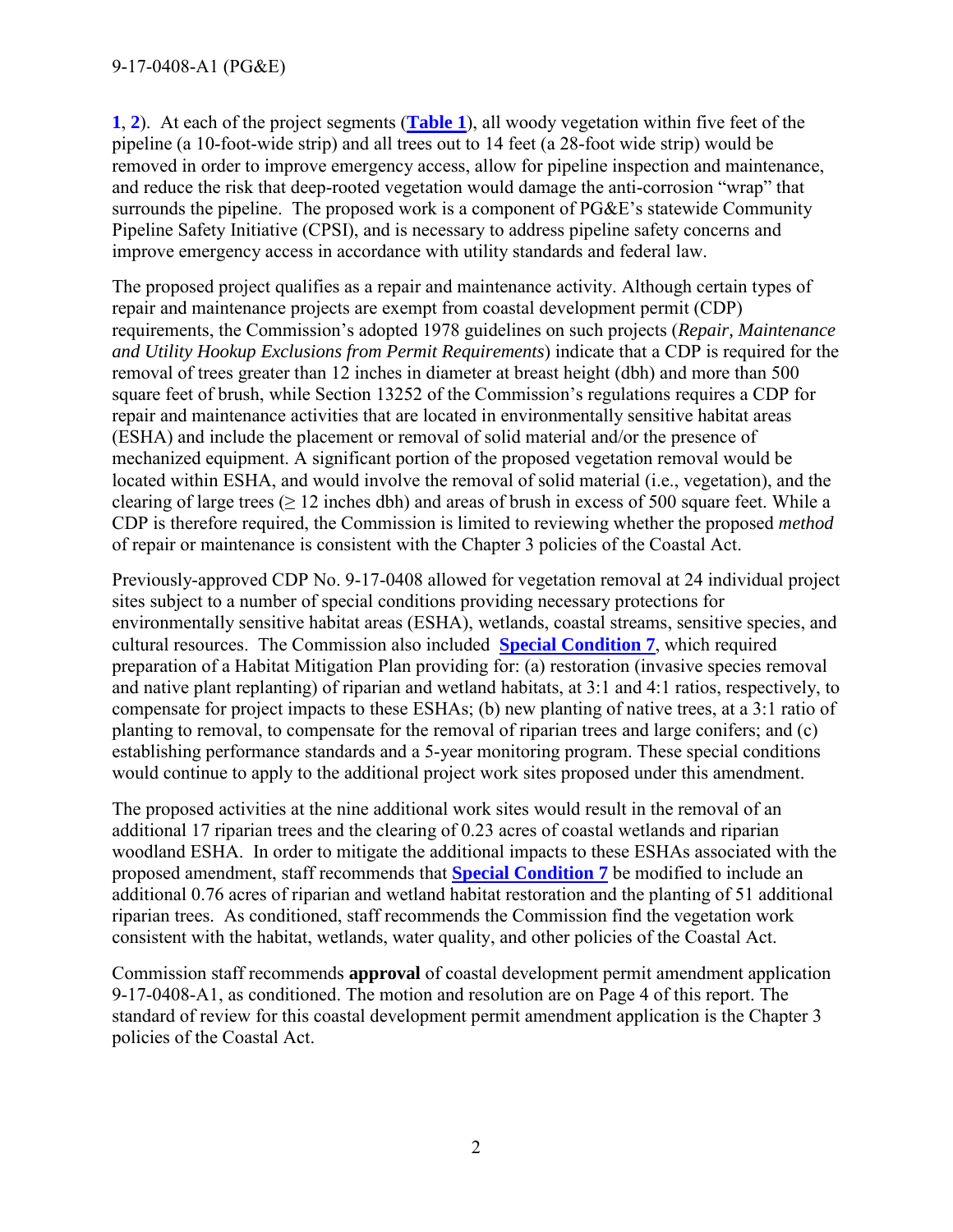# **TABLE OF CONTENTS**

| D. PERMIT AUTHORITY, EXTRAORDINARY METHODS OF REPAIR AND MAINTENANCE 9 |  |
|------------------------------------------------------------------------|--|
|                                                                        |  |
|                                                                        |  |
|                                                                        |  |
|                                                                        |  |

## **APPENDICES**

Appendix  $A$  – Substantive File Documents

 $\overline{Appendix B}$  $\overline{Appendix B}$  $\overline{Appendix B}$  – Previously Approved Conditions for CDP No. 9-17-0408

## **EXHIBITS**

Exhibit 1 – Project Locations

Exhibit 2 – Project Work Sites

[Exhibit 3 – Applicant's Proposed Avoidance and Minimization Measures](https://documents.coastal.ca.gov/reports/2017/9/w23b/w23b-9-2017-exhibits.pdf) 

Exhibit 4 – Applicant's Proposed Cultural Resource Protection Measures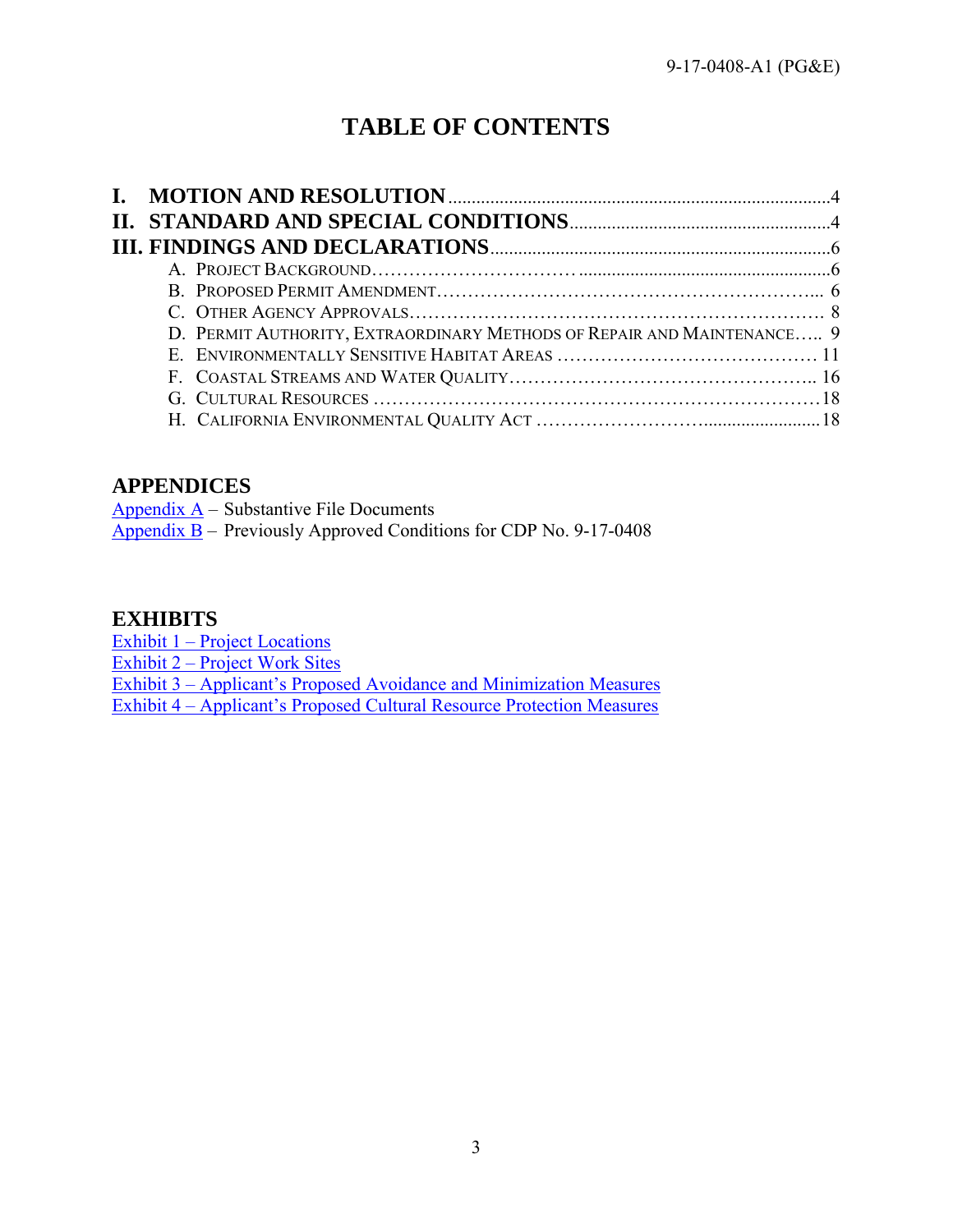## <span id="page-3-1"></span>**I. MOTION AND RESOLUTION**

## **Motion:**

*I move that the Commission approve the amendment to Coastal Development Permit 9-17-0408 subject to conditions set forth in the staff recommendation.* 

Staff recommends a **YES** vote on the foregoing motion. Passage of this motion will result in approval of the permit amendment as conditioned and adoption of the following resolution and findings. The motion passes only by affirmative vote of a majority of Commissioners present.

## **Resolution:**

*The Commission hereby approves the Coastal Development Permit amendment 9- 17-0408-A1 and adopts the findings set forth below on grounds that the development, as amended, will be in conformity with the policies of Chapter 3 of the Coastal Act and will not prejudice the ability of the local government having jurisdiction over the area to prepare a Local Coastal Program conforming to the provisions of Chapter 3. Approval of the amended permit complies with the California Environmental Quality Act because either 1) feasible mitigation measures and/or alternatives have been incorporated to substantially lessen any significant adverse effects of the development on the environment, or 2) there are no further feasible mitigation measures or alternatives that would substantially lessen any significant adverse impacts of the amended development on the environment.* 

## <span id="page-3-2"></span>**II. STANDARD AND SPECIAL CONDITIONS**

The Standard Conditions 1-5 and Special Conditions 1-11 of CDP 9-17-0408 remain in full force and effect. **Special Conditions 7** and **11** are modified as shown below in **bold doublestrikethrough** and **bold double-underlined** text. **[Appendix B](#page-20-0)** provides the text of all previously approved conditions.

- <span id="page-3-0"></span>7. **Habitat Mitigation Plan**. PRIOR TO THE COMMENCEMENT OF PROJECT ACTIVITIES, the Permittee shall submit to the Executive Director for review and approval a Habitat Mitigation Plan that describes a compensatory mitigation program addressing the losses of riparian and wetland habitat, riparian woodland trees, and large conifer trees associated with the proposed project. The Executive Director shall complete the required review within 30 days. The Mitigation Plan may be directly implemented by the Permittee or by a separate entity receiving funding from the Permittee, or a combination of the two. In all cases, the Plan shall fulfill the requirements detailed below, and the Permittee shall be responsible for ensuring that the requirements of the condition are met.
	- A. Restoration Requirements: The Mitigation Plan shall provide for the following:
		- (1) Restoration of at least **3.7 4.15** acres of riparian woodland or scrub habitat, including a minimum of **249 372** native riparian trees, to compensate for the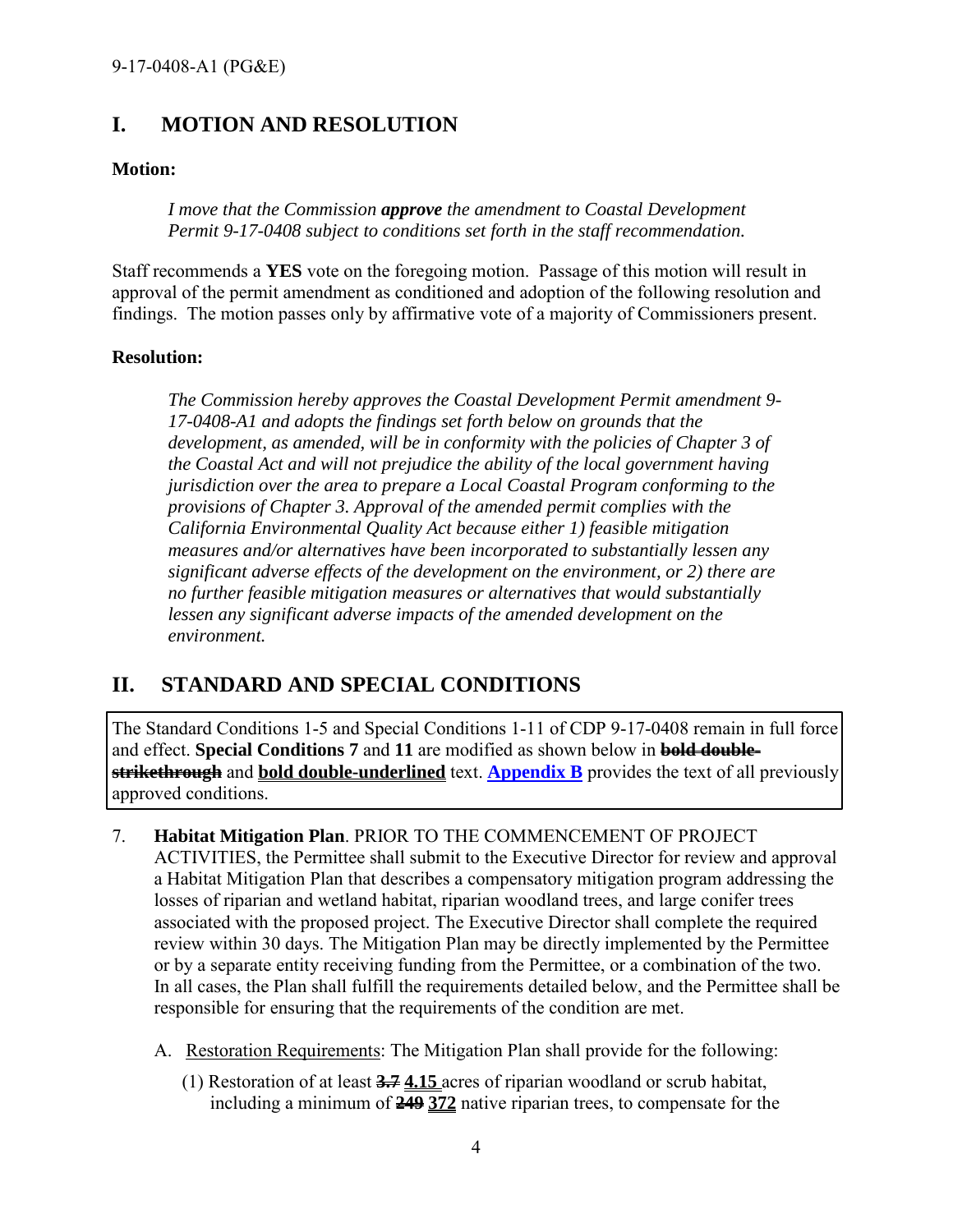clearing of the clearing of **1.24 1.37** acres of these habitats and removal of **83 134** trees under the proposed project**, as amended**;

- (2) Restoration of **0.22 0.53** acres of freshwater or estuarine wetland habitat to compensate for the clearing of **0.055 0.13** acres of these habitats **under the proposed project, as amended**;
- (3) Planting of at least 385 native conifer trees to compensate for the removal of large trees under the proposed project.

Wherever possible, habitat restoration and tree planting shall occur at or adjacent to the project sites undergoing vegetation removal, consistent with pipeline maintenance and safety considerations and subject to landowner approval. If these or other factors preclude on-site habitat restoration, off-site mitigation locations within the coastal zone may be used. Any off-site locations for restoration and tree planting shall be identified, and a description of the existing conditions warranting restoration provided.

For the purposes of the Plan, "restoration" shall consist of the removal of invasive or non-native vegetation from an existing, degraded riparian or wetland habitat area, to be following by the planting of native trees, shrubs and herbaceous plants appropriate to the respective habitat type. The Plan shall provide a description of restoration activities including specific methodologies for invasive species removal and native species reestablishment, and shall identify the native species to be planted. Where feasible, invasive or non-native species shall be removed by hand, and any herbicide use will be minimized and limited to invasive/non-native species. Planting of native species shall take place in the fall to enable root establishment during the rainy season. Invasive species removal activities shall occur at least once annually following the initial treatment until performance criteria for native species cover have been achieved (see below).

- B. Reporting and Monitoring: The Plan shall include and describe a five-year, annual monitoring program, including annual reporting to the Executive Director, to assure the long-term success of the habitat restoration and tree-planting program. Documentation for all years subsequent to the first year shall identify the success rate of the restored habitat area(s) and tree plantings, as measured by percent cover and percent of native vegetation within the area(s) (restored habitat) and percent survival (for trees). If after five years the restored habitat area(s) do not provide at least 80% cover of native vegetation and at least 80% total native vegetation, the Permittee shall either propose retreating and/or replanting the area(s) to achieve those levels or propose additional restoration areas. Similarly, if the five-year survival rate of the planted trees does not exceed 80%, the Permittee shall undertake additional tree-planting until this threshold is achieved.
- <span id="page-4-0"></span>11. **Restriction on Future Vegetation Management**. This permit authorizes only the vegetation removal activities specifically described and quantified in the Permittee's CDP **and CDP amendment** application materials, and as summarized in **[Table 1](#page-5-0)** of this staff report **and Table 1 of the staff report for the original CDP**. Accordingly, any future vegetation management at the project sites shall require an amendment to this permit from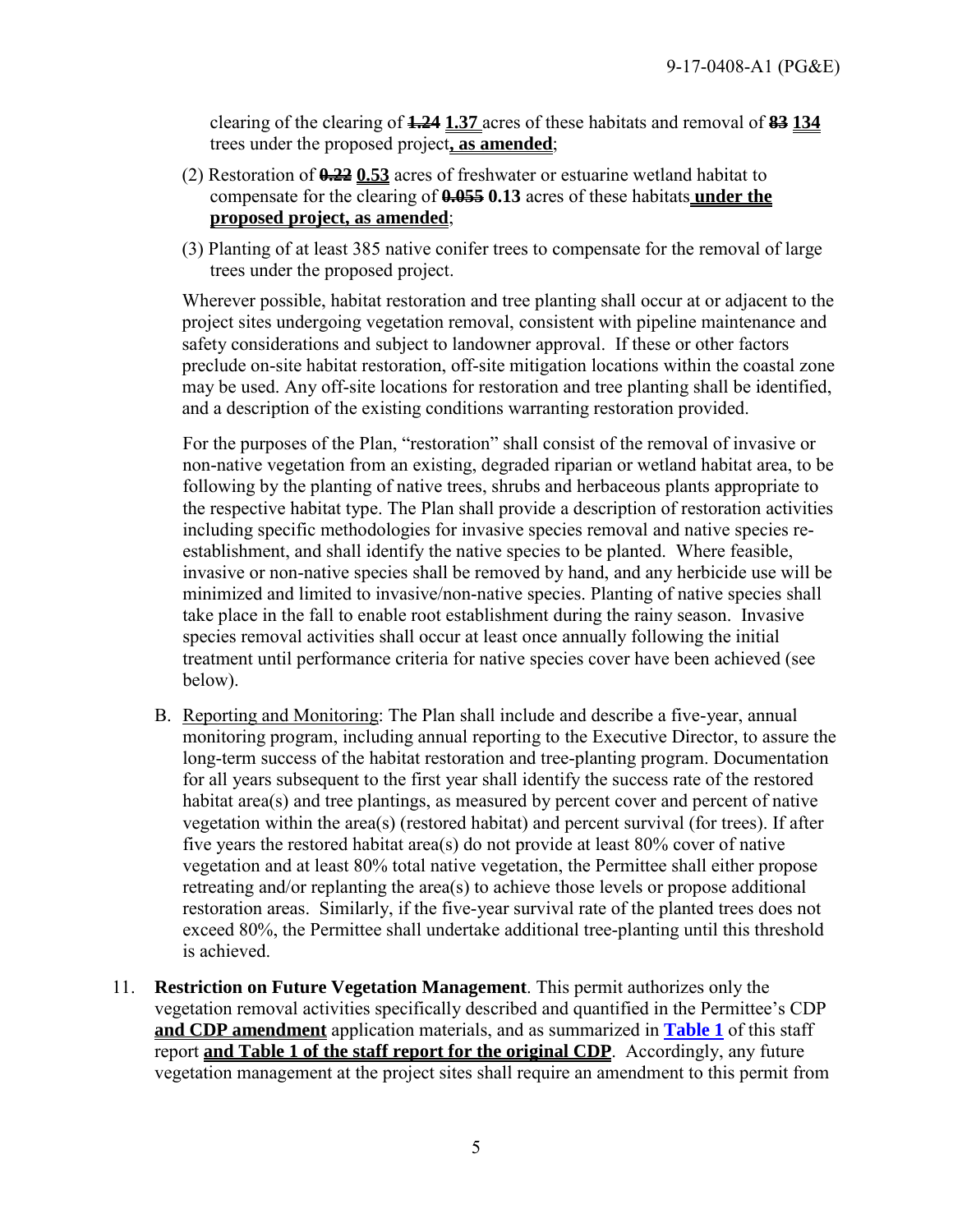the Commission, unless the Executive Director determines that no amendment is legally necessary.

## <span id="page-5-1"></span>**III. FINDINGS AND DECLARATIONS**

## <span id="page-5-2"></span>**A. PROJECT BACKGROUND**

On July 13, 2017, the Commission approved coastal development permit (CDP) No. 9-17-0408 allowing Pacific Gas & Electric Company (PG&E) to perform vegetation maintenance along 24 segments of existing, buried high-pressure natural gas transmission pipelines in the Humboldt Bay Area, including sites in the City of Arcata and unincorporated Humboldt County. The project, which is a component of PG&E's statewide Community Pipeline Safety Initiative (CPSI), is necessary to address pipeline safety concerns and improve emergency access in accordance with PG&E utility standards and federal law requiring the management of vegetation within gas transmission rights-of-way (ROW). Clearing of vegetation along the existing gas lines will further several safety objectives, including: (1) Allowing access to the lines for groundlevel surveys and leak testing; (2) clearing the ROW of deep-rooted vegetation that has the potential to damage the protective "wrap" around the gas pipelines which prevents corrosion; (3) facilitating aerial surveys of the pipelines; and (4) allowing for quicker access, shorter response times and timely repair of the pipelines in the event of a gas leak or other emergency.

At each work site, the approved vegetation maintenance consists of the manual removal of all woody vegetation within five feet of the pipelines, and all trees out to 14 feet. In aggregate, the approved project will result in the removal of 107 riparian trees, 163 large conifer trees (defined as those with a diameter of 12 inches or greater at a height of 4.5 feet, "diameter at breast height" or "dbh"), numerous smaller trees (less than 12 inches dbh), and approximately 62,000 square feet (1.42 acres) of brush and shrubs. The approved vegetation maintenance will be carried out within or adjacent to several coastal habitat types, including riparian woodland, upland forest and scrub, non-native grassland, freshwater and estuarine wetlands, and coastal streams and watercourses. To date, PG&E has not yet fulfilled all pre-project special conditions, and approved vegetation maintenance activities have not yet commenced.

## **B. PROPOSED PERMIT AMENDMENT**

PG&E proposes to add nine new work sites to the previously-approved project. The additional project sites would include six along the Highway 101 corridor, near Fay Slough, in the City of Eureka, and three others in unincorporated Humboldt County (**[Exhibits 1](https://documents.coastal.ca.gov/reports/2017/9/w23b/w23b-9-2017-exhibits.pdf)**, **2**). All proposed vegetation removal would occur within existing PG&E ROW. Vegetation communities within or adjacent to the project sites include riparian woodland, upland forest and scrub, non-native grassland, and freshwater and estuarine wetlands (*see* **[Table 1](#page-5-0)**, below). Several of the project segments would also include vegetation removal adjacent to or within the banks of coastal streams and watercourses. Vegetation proposed for removal includes native and exotic species.

<span id="page-5-0"></span>At each of the additional work sites, PG&E proposes to remove all woody vegetation within five feet of the pipeline, and all trees out to 14 feet. In total, the proposed project amendment would result in the removal of 17 riparian trees and approximately 9,180 square feet (0.21 acres) of brush and shrubs. Specific information on the vegetation removal proposed for each site included within this amendment is given in **[Table 1](#page-5-0)**, below.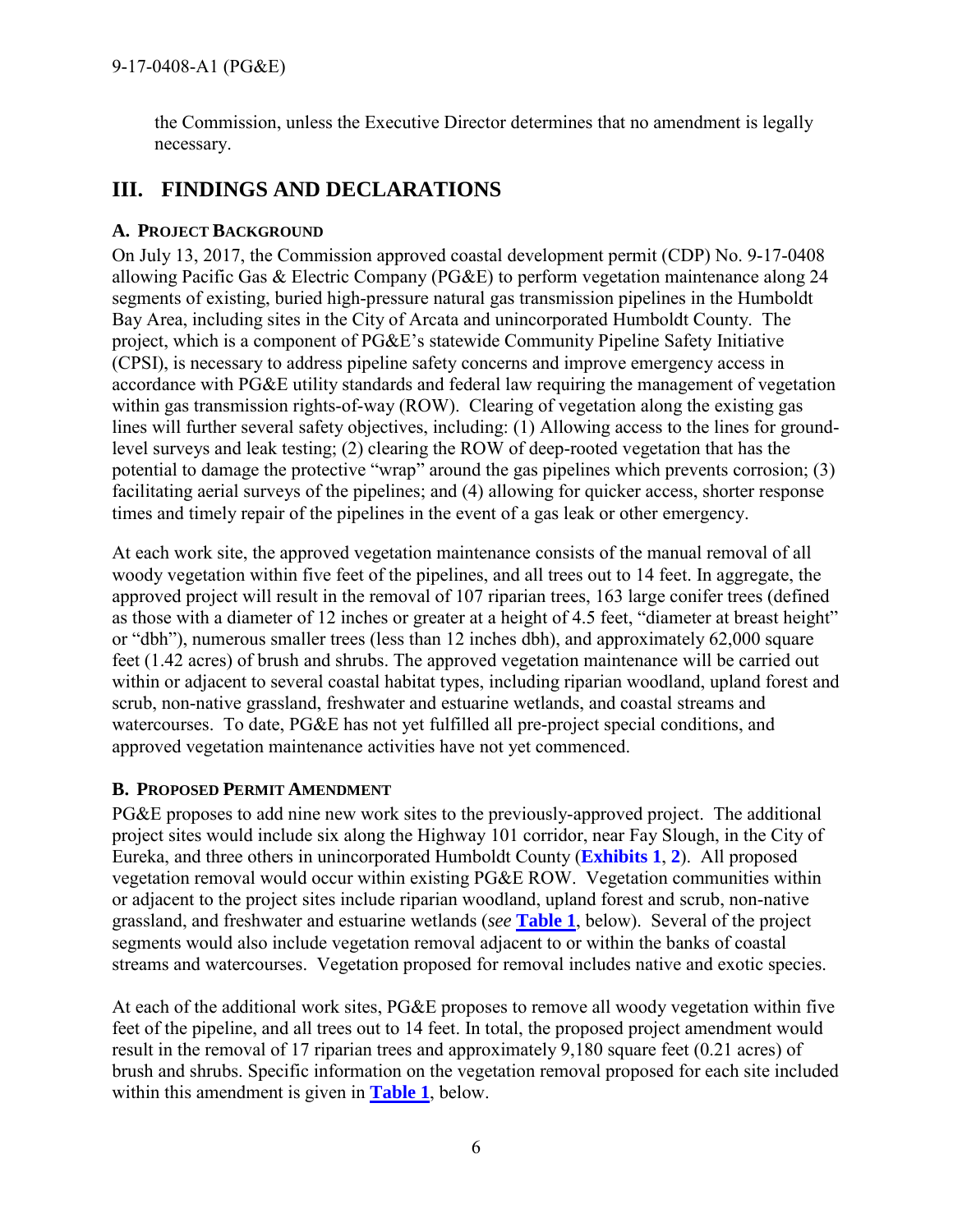**Table 1**: Gas pipeline right-of-way vegetation maintenance activities proposed under CDP Amendment Application No. 9-17-0408-A1.

| Site #       | <b>Location</b>                                                                    | <b>Proposed</b><br><b>Tree</b><br>Removal | <b>Proposed Brush</b><br>Removal<br>(vegetation type)                                          | <b>Existing Conditions and</b><br><b>Environmental Setting</b>                                                                                                                                                                                                                                                                                  |
|--------------|------------------------------------------------------------------------------------|-------------------------------------------|------------------------------------------------------------------------------------------------|-------------------------------------------------------------------------------------------------------------------------------------------------------------------------------------------------------------------------------------------------------------------------------------------------------------------------------------------------|
| RW-V-9596-15 | Hwy. 101 between<br>Indianola Cutoff and<br><b>Brainard</b><br>APN: 402-161-012    | none                                      | 720 sq. ft.<br>blackberry<br>(freshwater $\&$<br>estuarine wetland)                            | 645-ft long strip south of road containing<br>estuarine and freshwater emergent/shrub<br>wetlands, within CDFW Fay Slough<br>Wildlife Area; adjacent to an unnamed<br>watercourse. Contains suitable habitat for<br>several special status species (Tables $2, 3$ ).                                                                            |
| RW-V-9597-15 | Hwy. 101 between<br>Indianola Cutoff and<br><b>Brainard</b><br>APN: 402-161-012    | none                                      | 720 sq. ft.<br>blackberry<br>(freshwater $\&$<br>estuarine wetland)                            | 820-ft long strip south of road containing<br>estuarine and freshwater emergent/shrub<br>wetlands, within CDFW Fay Slough<br>Wildlife Area; adjacent to an unnamed<br>watercourse. Contains suitable habitat for<br>several special status species (Tables $2, 3$ ).                                                                            |
| RW-V-1069-16 | Hwy. 101 at Brainard<br>APN: 402-161-001                                           | none                                      | 1,224 sq. ft.<br>blackberry and<br>unspecified brush<br>(freshwater $\&$<br>estuarine wetland) | 590-ft long strip south of road containing<br>estuarine and freshwater emergent/shrub<br>wetlands, within CDFW Fay Slough<br>Wildlife Area; within/adjacent to unnamed<br>sloughs Contains suitable habitat for<br>several special status species (Tables $2, 3$ ).                                                                             |
| RW-V-9594-15 | Hwy. 101 at Brainard<br>APN: 402-271-001                                           | none                                      | 720 sq. ft.<br>blackberry<br>(freshwater &<br>estuarine wetland)                               | 1,130-ft long strip south of road containing<br>estuarine and freshwater emergent/shrub<br>wetlands, within CDFW Fay Slough<br>Wildlife Area; adjacent to an unnamed<br>watercourse. Contains suitable habitat for<br>several special status species (Tables $2, 3$ ).                                                                          |
| RW-V-1079-16 | Hwy. 101 at Brainard<br>APNs: 017-082-001;<br>017-102-009                          | 1 red alder                               | 1,980 sq. ft.<br>blackberry and<br>unspecified brush<br>(riparian/wetland)                     | 720-ft long strip south of road containing<br>estuarine and freshwater emergent/shrub<br>wetlands, within CDFW Fay Slough<br>Wildlife Area; adjacent to an unnamed<br>watercourse. Suitable habitat for special<br>status species (Tables $2, 3$ ).                                                                                             |
| RW-V-1056-16 | Hwy. 101 at Brainard<br>APNs: 017-102-006,<br>$-010, -012$                         | 2 buckthorn<br>2 elderberry               | 2,448 sq. ft. brush<br>(riparian/wetland)                                                      | 865-ft long strip south of road containing<br>estuarine/freshwater wetlands and riparian<br>vegetation, including willow, buckthorn,<br>elder-berry, and blackberry. Within the<br>banks of Fay Slough and adjacent to other<br>watercourse, CDFW Fay Slough Wildlife<br>Area. Suitable habitat for special status<br>species (Tables $2, 3$ ). |
| RW-V-1131-16 | Myrtle Ave. at Blue<br>Blossom Ln.,<br>Indianola<br>APN: 402-071-059               | 5 red alder                               | 720 sq. ft.<br>unspecified brush<br>(riparian/wetland)                                         | 240-ft roadside strip of mature riparian<br>woodland dominated by red alder and<br>willow, understory of Himalayan<br>blackberry. Includes unnamed watercourse<br>with wetland vegetation.                                                                                                                                                      |
| RW-V-1038-16 | East of Hwy. 101 at<br>Herrick Ave.,<br>Pine Hills<br>APNs: 302-181-033,<br>$-034$ | none                                      | 1,296 sq. ft. brush<br>(riparian)                                                              | Primarily dense riparian vegetation, incl.<br>Himalayan blackberry, elderberry, willow,<br>etc. Adjacent to unnamed watercourse.<br>Contains suitable habitat for special status<br>plants and white-tailed kite (Tables $2, 3$ ).                                                                                                              |
| RW-V-1159-16 | East of<br>Meadowbrook Dr.,<br>Spruce Point<br>APN: 305-031-006                    | 7 willow                                  | 108 sq. ft.<br>blackberry<br>(riparian/wetland)                                                | Primarily mature riparian woodlands and<br>freshwater wetlands within the banks of<br>Elk River. Contains suitable habitat for<br>special status fish species, including<br>critical habitat for Chinook salmon and<br>steelhead. Suitable foraging habitat for<br>white-tailed kite. (Tables $\frac{2}{3}$ ).                                  |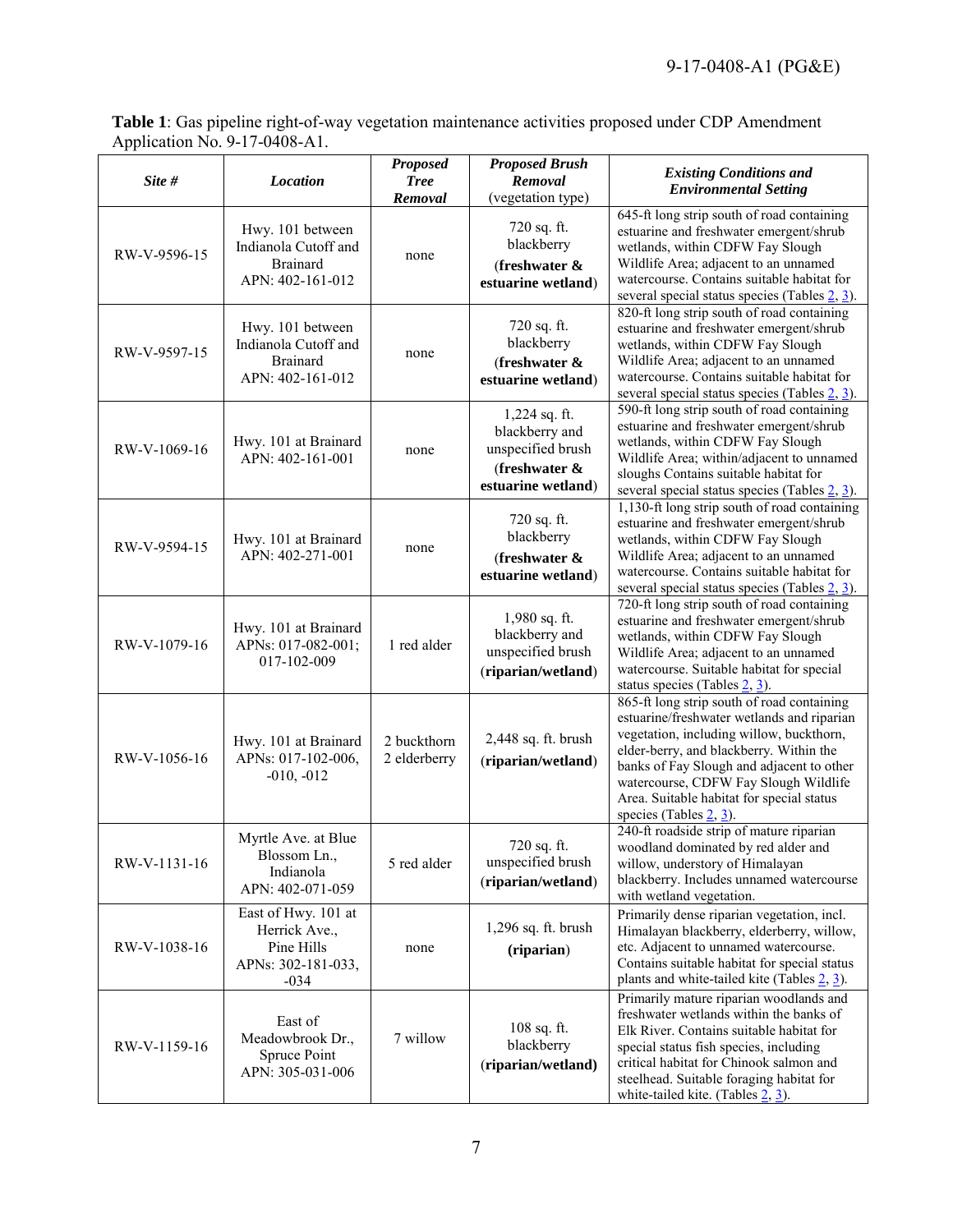#### *Vegetation Removal Methods*

Vegetation removal would be performed manually with chainsaws, truck-towed or track chippers, bucket trucks, and similar equipment. No ground-disturbing activities such as excavation or removal of plant roots are proposed. Rather, vegetation would be trimmed to within 6 inches of ground level, and vegetation within the herbaceous layer would be left intact. Where work is located adjacent to or within environmentally sensitive habitat areas (ESHA, see below), PG&E proposes to work with hand tools only (e.g., chainsaws, loppers), and to haul vegetation to a designated location to be chipped. Outside of ESHA and where appropriate, vegetation would be lopped, chipped, and removed or scattered on-site. PG&E states that its work crews would clearly identify and protect non-selected trees and understory ground cover to ensure they are not impacted by work activities. As described in the staff report for the original permit, PG&E has proposed to implement a variety of protective measures to minimize habitat disruption and other environmental impacts associated with the vegetation removal activities.

#### *Project Timing and Duration*

Vegetation removal at the nine additional work sites is expected to begin in the late summer or fall of 2017 following the issuance of all required permits and authorizations, with the goal of completing the proposed work by the end of the year. However, because of the potential for delays related to severe weather, the work at certain project sites may be delayed until the dry season in 2018. The work at any one site is expected to require one to three days. Project activities would occur during daylight hours and would not require work at night or the use of artificial lighting.

## <span id="page-7-0"></span>**C. OTHER AGENCY APPROVALS**

## **City of Eureka and County of Humboldt**

Six of the proposed additional project work sites are located within the City of Eureka and three sites are located within unincorporated Humboldt County. Each local jurisdiction has indicated that no additional permits or authorizations are required for the proposed vegetation maintenance, other than a CDP.

## *Consolidated Permit*

Coastal Act Section 30601.3 provides the Commission with the authority to act upon a consolidated permit for proposed projects that require a coastal development permit from both a local government with a certified local coastal program (LCP) and the Commission. This authority is triggered if the applicant, local government, and Executive Director (or Commission) consent to consolidate the permit. The standard of review for such permits is the Chapter 3 policies of the Coastal Act, with the certified LCPs providing guidance. Three of the proposed additional vegetation removal project sites (RW-V-1038-16, -1131-16, and -1159-16) are located within the LCP jurisdiction of the County of Humboldt. In June of 2017, the County Planning and Building Department, with the consent of the applicant and Executive Director, agreed to consolidate permit action under this permit for those aspects of the proposed project within its jurisdiction and those aspects within the Commission's retained permit jurisdiction, consistent with Coastal Act Section 30601.3. The six other work sites included in the proposed amendment are located within the Commission's retained jurisdiction.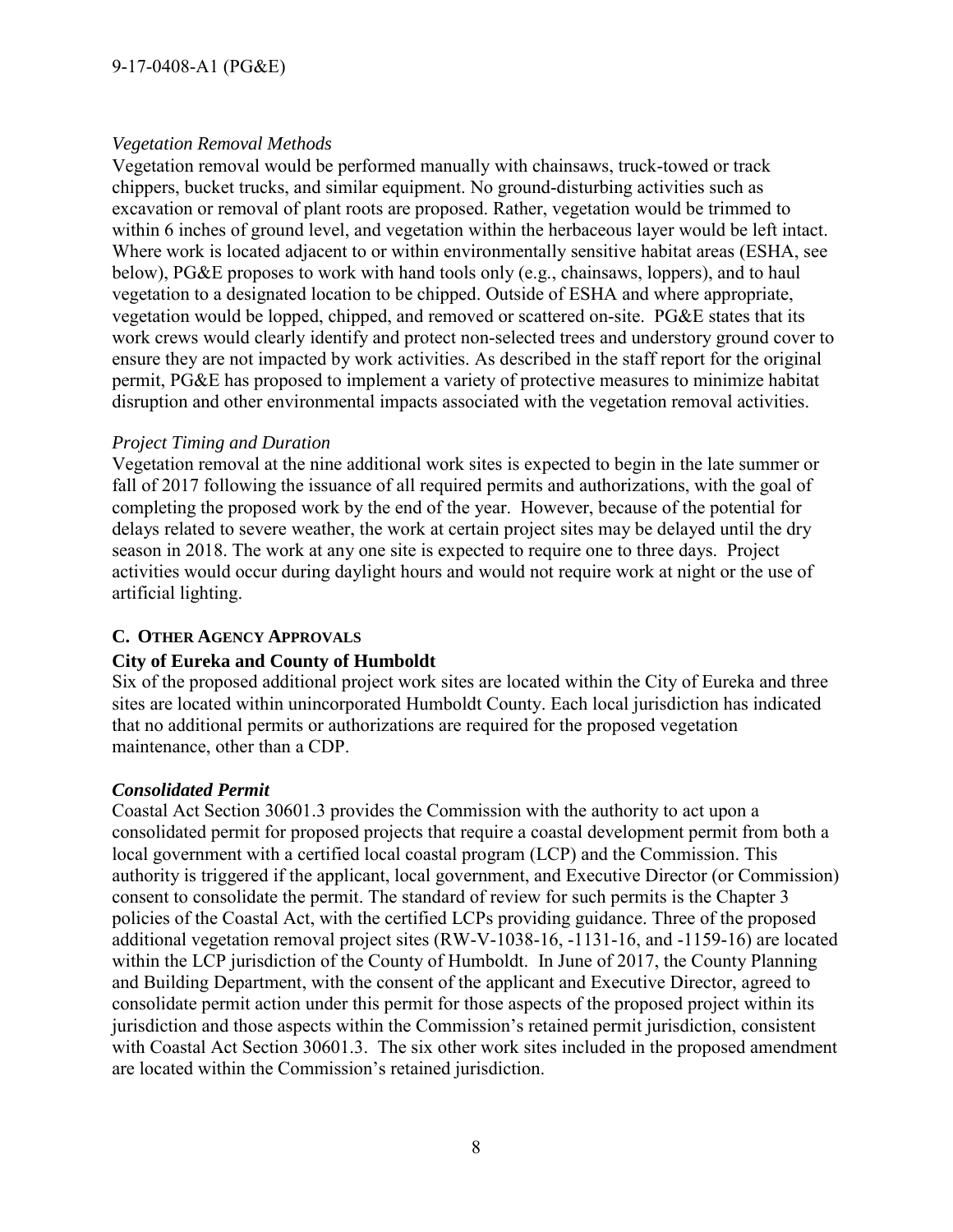### <span id="page-8-0"></span>**D. PERMIT AUTHORITY, EXTRAORDINARY METHODS OF REPAIR AND MAINTENANCE**

Coastal Act Section 30610(d) generally exempts from Coastal Act permitting requirements the repair or maintenance of structures that does not result in an addition to, or enlargement or expansion of the structure being repaired or maintained. However, the Commission retains authority to review certain extraordinary methods of repair and maintenance of existing structures that involve a risk of substantial adverse environmental impact as enumerated in Section 13252 of the Commission regulations.

Section 30610 of the Coastal Act provides, in relevant part (emphasis added):

*Notwithstanding any other provision of this division, no coastal development permit shall be required pursuant to this chapter for the following types of development and in the following areas: …* 

*(d) Repair or maintenance activities that do not result in an addition to, or enlargement or expansion of, the object of those repair or maintenance activities; provided, however, that if the commission determines that certain extraordinary methods of repair and maintenance involve a risk of substantial adverse environmental impact, it shall, by regulation, require that a permit be obtained pursuant to this chapter.*

Section 13252 of the Commission administrative regulations (14 CCR 13000 *et seq*.) provides, in relevant part, for the following (emphasis added):

*(a) For purposes of Public Resources Code section 30610(d), the following extraordinary methods of repair and maintenance shall require a coastal development permit because they involve a risk of substantial adverse environmental impact:…* 

*(3) Any repair or maintenance to facilities or structures or work located in an environmentally sensitive habitat area, any sand area, within 50 feet of the edge of a coastal bluff or environmentally sensitive habitat area, or within 20 feet of coastal waters or streams that include:* 

*(A) The placement or removal, whether temporary or permanent, of rip-rap, rocks, sand or other beach materials or any other forms of solid materials;* 

*(B) The presence, whether temporary or permanent, of mechanized equipment or construction materials.* 

*All repair and maintenance activities governed by the above provisions shall be subject to the permit regulations promulgated pursuant to the Coastal Act, including but not limited to the regulations governing administrative and emergency permits. The provisions of this section shall not be applicable to methods of repair and maintenance undertaken by the ports listed in Public Resources Code section 30700 unless so provided elsewhere in these regulations. The provisions of this section shall not be applicable to those activities specifically described in the document entitled Repair, Maintenance and Utility Hookups, adopted by the Commission on September 5, 1978 unless a proposed activity will have a*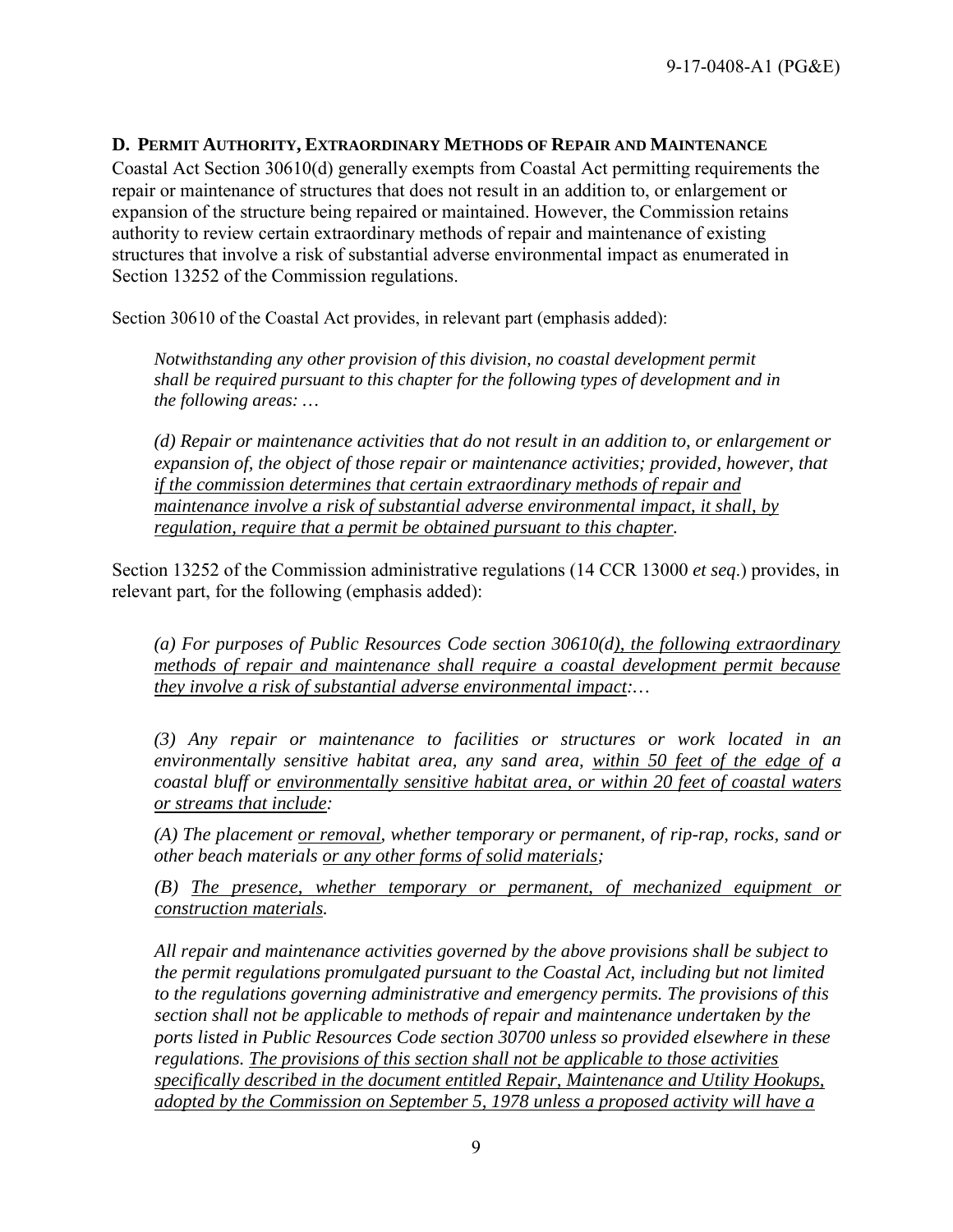*risk of substantial adverse impact on public access, environmentally sensitive habitat area, wetlands, or public views to the ocean.…*

Section II-B-1-e of the document entitled "Repair, Maintenance and Utility Hookup Exclusions from Permit Requirements" adopted by the Commission on September 5, 1978 states the following, in relevant part (emphasis added):

*e. Grading and Clearing. Maintenance activities shall not extend to the construction of any new roads to the site of the work. A permit is required for grading an undisturbed area of greater than 500 sq. ft., removal of trees exceeding 12 inches dbh or clearing more than 500 sq. ft. of brush or other vegetation…*

As discussed previously, the proposed project involves the removal of vegetation as a part of the maintenance of several existing natural gas pipelines within PG&E's ROW, and is necessary in order to maintain pipeline functionality and safety. Section 30610 of the Coastal Act, Section 13252 of the Commission's administrative regulations, and the "Repair, Maintenance, and Utility Hook-Up Exclusions from Permit Requirements" guidelines (1978 Utility Exclusions) adopted by the Commission in 1978 provide for the exemption of certain types of repair and maintenance projects from CDP requirements, unless certain "*extraordinary methods of repair and maintenance*" enumerated in the regulation could "*involve a risk of substantial adverse environmental impact*."

The proposed vegetation management along the additional nine pipeline segments presents a risk of substantial adverse environmental impact pursuant to Section 30610 of the Coastal Act and Section II-B-1-e of the 1978 Utility Exclusions because the various projects involve the removal of large trees (greater than 12 inches dbh), the clearing of more than 500 square feet (0.01-acre) of brush or other vegetation, and/or would involve the permanent removal of vegetation within 50 feet of an ESHA (riparian habitats and areas with potential to support rare, protected or sensitive plant and wildlife species – see **[Table 1](#page-5-0)** and [Section IV.E,](#page-10-0) below) and/or within 20 feet of coastal waters, including streams and wetlands. As presented in **[Table 1](#page-5-0)**, the proposed amendment involves the removal of 17 trees (one greater than 12 inches dbh) and the clearing of 9,180 square feet of brush from nine individual work sites within riparian woodland, freshwater and estuarine wetlands and/or coastal streams. The proposed vegetation maintenance therefore requires a coastal development permit under Section 30610 of the Coastal Act, Section II-B-1-e of the 1978 Utility Exclusions, and Section 13252 of the Commission regulations.

In considering a permit application (or an amendment thereto) for a repair or maintenance project pursuant to the above-cited authority, the Commission reviews whether the proposed *method* of repair or maintenance is consistent with the Chapter 3 policies of the Coastal Act. In other words, the Coastal Commission's authority over repair and maintenance activities applies only to the methods by which a repair and maintenance activity is carried out, not the repair and maintenance activity itself. Also, the Commission's evaluation of such repair and maintenance projects does not extend to an evaluation of the underlying existing development's conformity with the Coastal Act.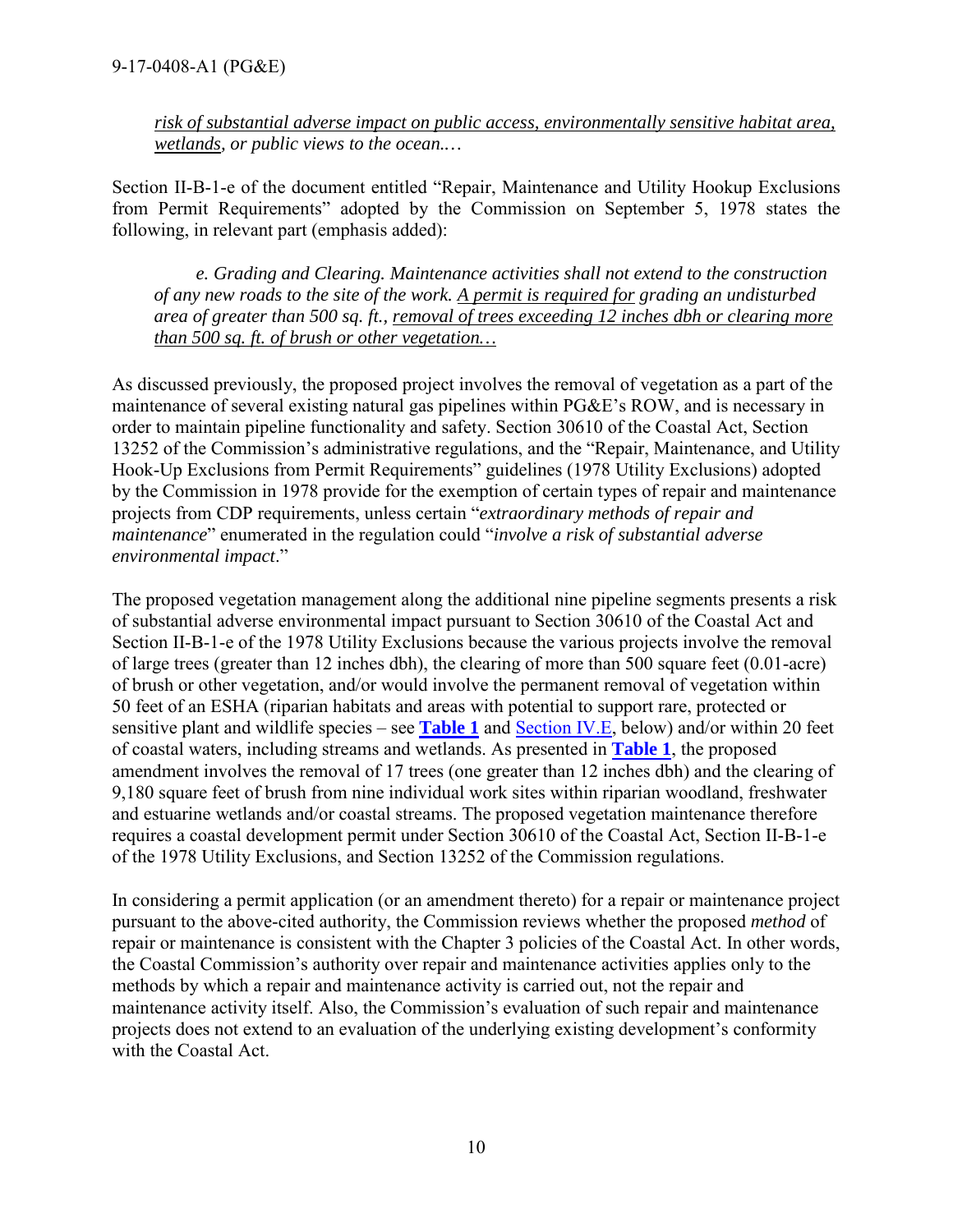#### <span id="page-10-0"></span>**E. ENVIRONMENTALLY SENSITIVE HABITAT AREAS**

Section 30107.5 of the Coastal Act states:

*"Environmentally sensitive area" means any area in which plant or animal life or their habitats are either rare or especially valuable because of their special nature or role in an ecosystem and which could be easily disturbed or degraded by human activity and developments.*

Section 30240 of the Coastal Act states:

- *(a) Environmentally sensitive habitat areas shall be protected against any significant disruption of habitat values, and only uses dependent on those resources shall be allowed within those areas.*
- *(b) Development in areas adjacent to environmentally sensitive habitat areas and parks and recreation areas shall be sited and designed to prevent impacts which would significantly degrade those areas, and shall be compatible with the continuance of those habitat and recreation areas.*

The Humboldt Bay Area Plan section of the Humboldt County LCP includes Natural Resources Protection Development Policy 1a, which provides guidance on the identification of environmentally sensitive habitats in areas around Humboldt Bay:

- *1. Identification of Environmentally Sensitive Habitats* 
	- *a. Environmentally sensitive habitats within the Humboldt Bay Planning Area include:* 
		- *(1) Wetlands and estuaries, including Humboldt Bay and the mouth of the Mad River.*
		- *(2) Vegetated dunes along the North Spit to the Mad River and along the South Spit.*
		- *(3) Rivers, creeks, gulches, sloughs and associated riparian habitats, including Mad River Slough, Ryan Slough, Eureka Slough, Freshwater Slough, Liscom Slough, Fay Slough, Elk River, Salmon Creek, and other streams.*
		- *(4) Critical habitats for rare and endangered species listed on state or federal lists.*

The proposed vegetation removal work at the nine additional project sites would occur within or adjacent to sensitive vegetation communities and habitat types (**[Table 1](#page-5-0)**), including riparian woodland and freshwater and estuarine wetlands. As discussed in greater detail in the staff report for CDP 9-17-0408, these sensitive, rare, and easily degraded habitat types constitute environmentally sensitive habitat areas (ESHA) under the Coastal Act and Humboldt County LCP. Most of the project sites also contain suitable habitat for rare and sensitive species and nesting birds that, if present, could be easily disturbed or harmed by the proposed removal of trees and brush. Sensitive plant species that may occur at project sites include the federal- and state-listed, endangered Western lily (*Lilium occidentale*), and several species with California Rare Plant Ranks (CRPR) of 1B or 2B, considered by the CDFW to be rare, threatened or endangered in California, with a moderate to high degree and immediacy of threat. Sensitive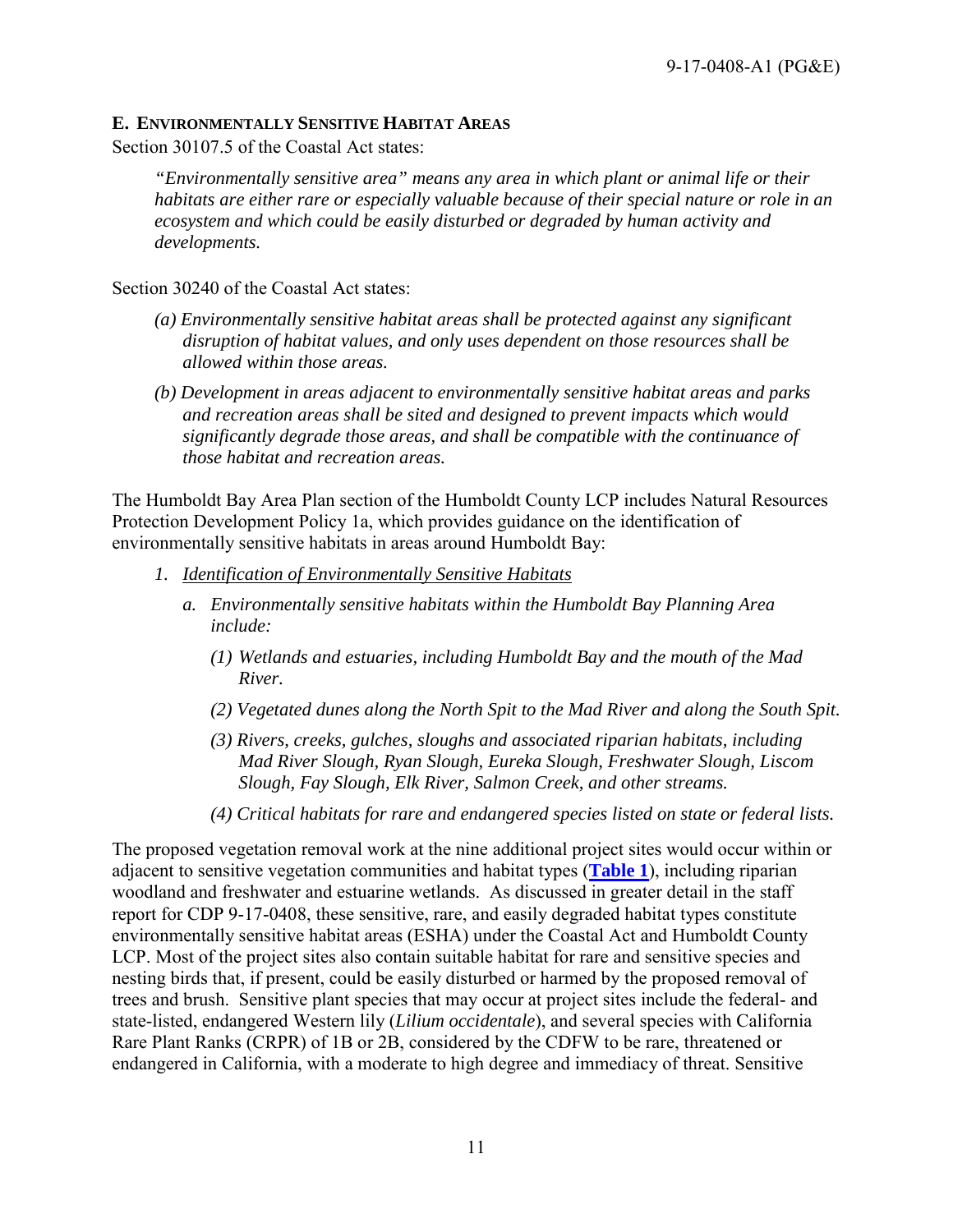plant species with the potential to occur in the riparian and wetland habitats at project sites are listed in **[Table 2](#page-11-0)**.

| <b>Scientific Name</b>                                                            | <b>Common Name</b>           | <b>Regulatory</b>         | <b>Work Sites with Suitable Habitat</b>                  |
|-----------------------------------------------------------------------------------|------------------------------|---------------------------|----------------------------------------------------------|
|                                                                                   |                              | Status*                   |                                                          |
| Carex lyngbyei                                                                    | Lyngbye's sedge              | <b>CRPR 2B</b>            | RW-V-1038, -1056, -1069, -1079, -9594,<br>$-9596, -9597$ |
| Northern meadow<br>Carex praticola<br>sedge                                       |                              | <b>CRPR 2B</b>            | RW-V-1131                                                |
| Castilleja ambigua var.<br>humboldtiensis                                         | Humboldt Bay owl's<br>clover | <b>CRPR 1B</b>            | RW-V-1038, -1056, -1069, -1079, -9594,<br>$-9596, -9597$ |
| Point Reyes salty<br>Chloropyron maritimum<br>bird's beak<br>ssp. <i>palustre</i> |                              | <b>CRPR 1B</b>            | RW-V-1056, -1069, -1079, -9594, -9596,<br>-9597          |
| Lathyrus palustris                                                                | Marsh pea                    | <b>CRPR 2B</b>            | RW-V-1038                                                |
| Lilium occidentale                                                                | Western lily                 | FE, SE,<br><b>CRPR 1B</b> | RW-V-1056, -1069, -1079, -9594, -9596,<br>-9597          |
| Viola palustris                                                                   | Alpine marsh violet          | <b>CRPR 2B</b>            | RW-V-1056, -1069, -1079, -1131, -9594,<br>$-9596, -9597$ |

<span id="page-11-0"></span>**Table 2: Sensitive Plant Species with Potential to Occur at Project Sites**

\*CRPR = California Rare Plant Rank; FE = federally-listed endangered; SE = state listed endangered

Many of the project sites also contain suitable habitat for rare and sensitive wildlife species, including Townsend's big-eared bat, a state species of special concern and candidate for listing under the California Endangered Species Act and white-tailed kite, a raptor designated as "fully protected" by the CDFW, along with several rare and sensitive fish species. Sensitive wildlife species with the potential to occur in the riparian, wetland and aquatic habitats at project sites are listed in **[Table 3](#page-11-1)** (below).

Although PG&E's biological resource assessments did not include avian surveys, the riparian and wetland habitats at the project work sites were determined to provide suitable habitat for nesting birds. Birds using the project sites may include sensitive species such as raptors and species protected under the Migratory Bird Treaty Act.

| <b>Scientific Name</b>                  | <b>Common Name</b>   | <b>Regulatory</b> | <b>Work Sites with Suitable Habitat</b>         |
|-----------------------------------------|----------------------|-------------------|-------------------------------------------------|
|                                         |                      | Status*           |                                                 |
| Acipenser medirostris<br>Green sturgeon |                      | FT                | RW-V-1056, -1069, -1079, -9594, -9596,<br>-9597 |
| Corynorhinus                            | Townsend's big-eared | SC, SSC           | RW-V-1056, -1069, -1079, -1131, -9594,          |
| townsendii                              | bat                  |                   | $-9596, -9597$                                  |
| Elanus leucurus                         | White-tailed kite    | <b>SFP</b>        | RW-V-1038, -1159                                |
| Eucyclogobius                           | Tidewater goby       | FE, SSC           | RW-V-1056, -1069, -1079, -1159, -9594,          |
| newberryi                               |                      |                   | $-9596, -9597$                                  |
| Oncorhynchus mykiss<br>Steelhead        |                      | FT                | RW-V-1159                                       |
| Oncorhynchus                            | Chinook Salmon       | FT                | RW-V-1159                                       |
| tshawytscha                             |                      |                   |                                                 |
| Spirinchus thaleichthys                 | Longfin smelt        | FC, ST,           | RW-V-1056, -1069, -1079, -1159, -9594,          |
|                                         |                      | <b>SSC</b>        | $-9596, -9597$                                  |
| Thaleichthys pacificus                  | Eulachon             | <b>FT</b>         | RW-V-1056, -1069, -1079, -1159, -9594,          |
|                                         |                      |                   | $-9596, -9597$                                  |

<span id="page-11-1"></span>**Table 3: Special-Status Wildlife Species with Potential to Occur at Project Sites**

 $*$  FE = federally-listed endangered; FT = federally-listed threatened; FC = federal candidate for listing; ST = state listed threatened;  $SC = state$  candidate;  $SSC = state$  species of special concern;  $SFP = CDFW$  "fully protected".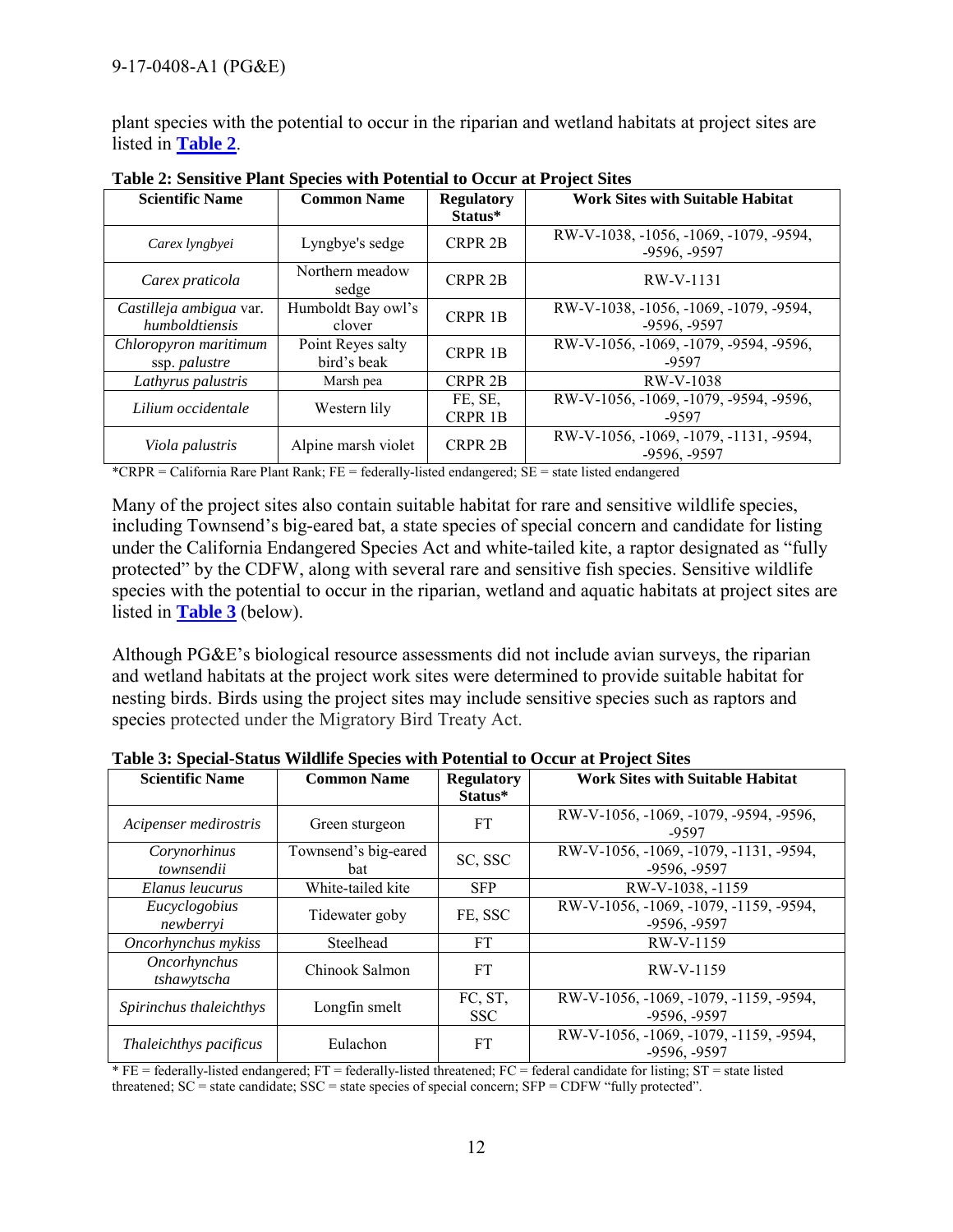As discussed above, because the proposed project consists of maintenance activities necessary to the safe operation of an existing gas pipeline, the Commission reviews only the consistency of the proposed method of maintenance with Coastal Act ESHA policies, and not the consistency of the underlying existing development.

#### *Impacts to Riparian and Wetland Habitats*

At all nine of the additional project sites, riparian and wetland vegetation grows directly above the buried gas pipelines or within the area (within five feet of the pipeline for brush; within 14 feet for trees) proposed for clearing. In total, the proposed additional work would result in the removal of approximately 0.21 acres (9,180 square feet) of riparian and wetland vegetation and 17 individual riparian trees of all sizes (*see* **[Table 1](#page-5-0)**).[1](#page-12-0) While there can be considerable overlap between riparian and wetland vegetation types, four of the additional project sites have been identified as containing wetland vegetation (RW-V-1069-16, -9594-15, -9596-15, -9597-15), four as containing both wetland and riparian vegetation (RW-V-1056-16, -1079-16, -1131-16, - 1159-16), and one as supporting riparian woodland only (RW-V-1038-16). Based on these categorizations, the proposed additional work would result in the clearing of approximately 0.08 acres (3,384 square feet) of wetland vegetation and 0.13 acres (5,796 square feet) of riparian or mixed vegetation. Vegetation at the project sites consists of a mixture of native and non-native species, including such common species as red alder *(Alnus rubra*), willow (*Salix* spp.), Cascara buckthorn *(Rhamnus purshiana*), elderberry (*Sambucus* spp.), coyote brush (*Baccharis* pilularis) and native (*Rubus ursinus*) and exotic Himalayan blackberry (*R. armeniacus*).

Although the proposed vegetation management activities would not involve the removal of nonwoody, herbaceous vegetation, and would not fill or otherwise fully eliminate wetland and riparian habitat areas, the habitat value of the treated areas would be reduced due to the altered vegetation structure (removal of tree canopy and/or shrub understory), resulting in loss of cover, feeding areas, nest sites, and other similar functions. Following the initial vegetation removal effort, PG&E intends to maintain the cleared areas free of major woody vegetation, which would effectively render permanent these habitat alterations.

#### *Impacts to Sensitive Species*

In most cases, PG&E's biological assessments found a "low" potential for the sensitive plant and animal species listed in **[Tables 2](#page-11-0)** and **[3](#page-11-1)** to occur at the project sites. However, no focused surveys were carried out to detect the presence of these species, and it remains uncertain whether the sites actually support special-status species. In the absence of more definitive information, the Commission must assume that the proposed vegetation removal work has the potential to affect sensitive plant species, either directly, through inadvertent removal or trampling during project implementation, or indirectly, through the permanent alteration of growing conditions at a given site. Similarly, project activities have the potential to directly harm or disrupt the behavior of rare and sensitive wildlife species, and to destroy or alter the riparian and wetland habitats on which they depend. The proposed removal of woody vegetation would also permanently alter suitable nesting habitat for bird and raptor species.

<span id="page-12-0"></span> $\overline{a}$ <sup>1</sup> For sites containing riparian and/or wetland habitat for which the species or type of brush removal was not specified in PG&E's CDP application, Commission staff has assumed, conservatively, that all the proposed brush removal consisted of riparian or wetland vegetation.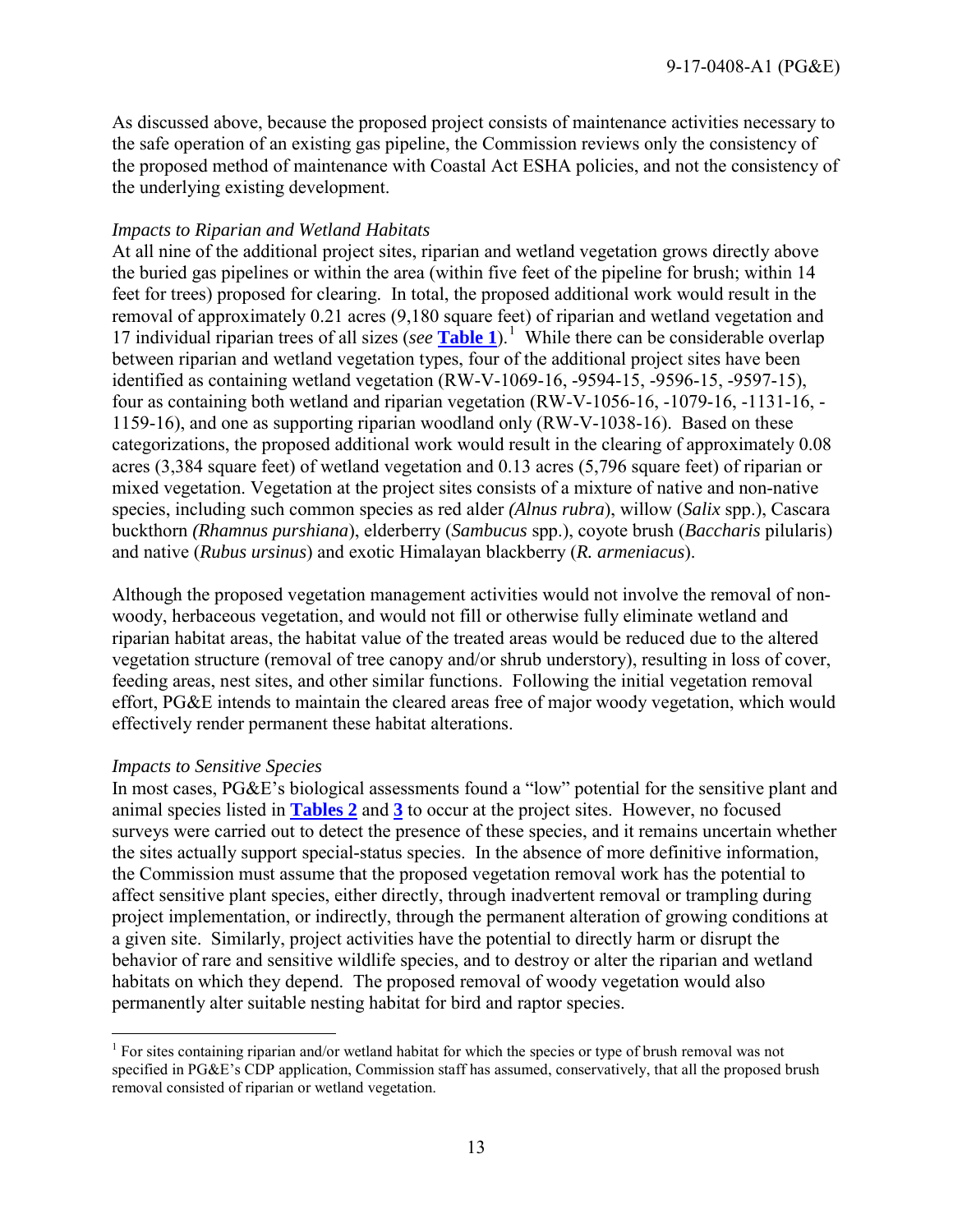#### **Impact Avoidance and Minimization Measures**

PG&E's project description includes several measures intended to reduce the environmental impacts of the proposed vegetation management activities while still achieving pipeline safety goals. To this end, woody vegetation would be cut or trimmed to within 6 inches of ground level rather than uprooted, and no excavation or grading is proposed. Within ESHA, vegetation removal would be performed with hand tools only, and cut vegetation would be hauled to designated locations for chipping. Vehicle travel, parking and equipment laydown/staging would be restricted to existing roads, rights-of-way, and paved or previously-disturbed areas. Vehicle crossings of streams or wetlands would be limited to existing roads. At sites where special status species have the potential to occur, a qualified biologist would be stationed on-site for all work activities, and would perform daily pre-project surveys prior to the start of work to "clear the work area of sensitive species." At sites where sensitive plant species could occur, PG&E would seek to work outside the blooming season to the extent feasible, and for work during the blooming season, would perform pre-project plant surveys and implement measures, such as flagging and work restrictions, to protect any identified sensitive plants. A complete list of the applicant's proposed measures is provided in **[Exhibit 3](https://documents.coastal.ca.gov/reports/2017/9/w23b/w23b-9-2017-exhibits.pdf)**.

In approving CDP 9-17-0408, the Commission found that the following Special Conditions (see **[Appendix B](#page-20-0)**) were necessary to minimize project impacts to ESHA and sensitive species, and to formalize PG&E's proposed protection measures:

- **[Special Condition 2](#page-20-1)** requires the appointment of a qualified biologist to be present on site during all project activities to identify sensitive habitats and ensure that these resources are avoided outside the designated vegetation removal areas.
- **[Special Condition 3](#page-21-0)** minimizes the disruption of habitat values in ESHA by requiring PG&E to clearly delineate and demarcate the limits of all project work areas, access routes and staging/laydown areas on project plans and in the field, and to avoid project activities beyond these limits during construction.
- **[Special Condition 4](#page-21-1)** requires PG&E to carry out pre-project focused surveys of all proposed project sites, including staging and access areas, for the presence of sensitive plant and wildlife species which may have the potential to occur, and to the maximum extent feasible, adjust or limit project activities to avoid impacts to individuals or colonies of sensitive species. Prior to carrying out the surveys, a survey plan shall be submitted to the Executive Director for review and approval in order to ensure that proper protocols are in place to determine the presence or absence of sensitive species with potential to occur within the vegetation removal area. Where federally-listed, state-listed or other special status plant species are detected and impacts are unavoidable, PG&E shall develop and implement a salvage, propagation, replanting and mitigation program, to be submitted to the Executive Director for review and approval, prior to commencing any activity that could potentially impact the sensitive species.
- **[Special Condition 5](#page-22-0)** requires biological monitoring of all project phases involving either vegetation removal activities or the use of heavy equipment in order to minimize risks to sensitive species. The biological observer(s) shall conduct daily pre-project surveys to determine that the work site is free of sensitive species, and during project activities shall monitor the work area and adjacent habitat for the presence of sensitive wildlife species.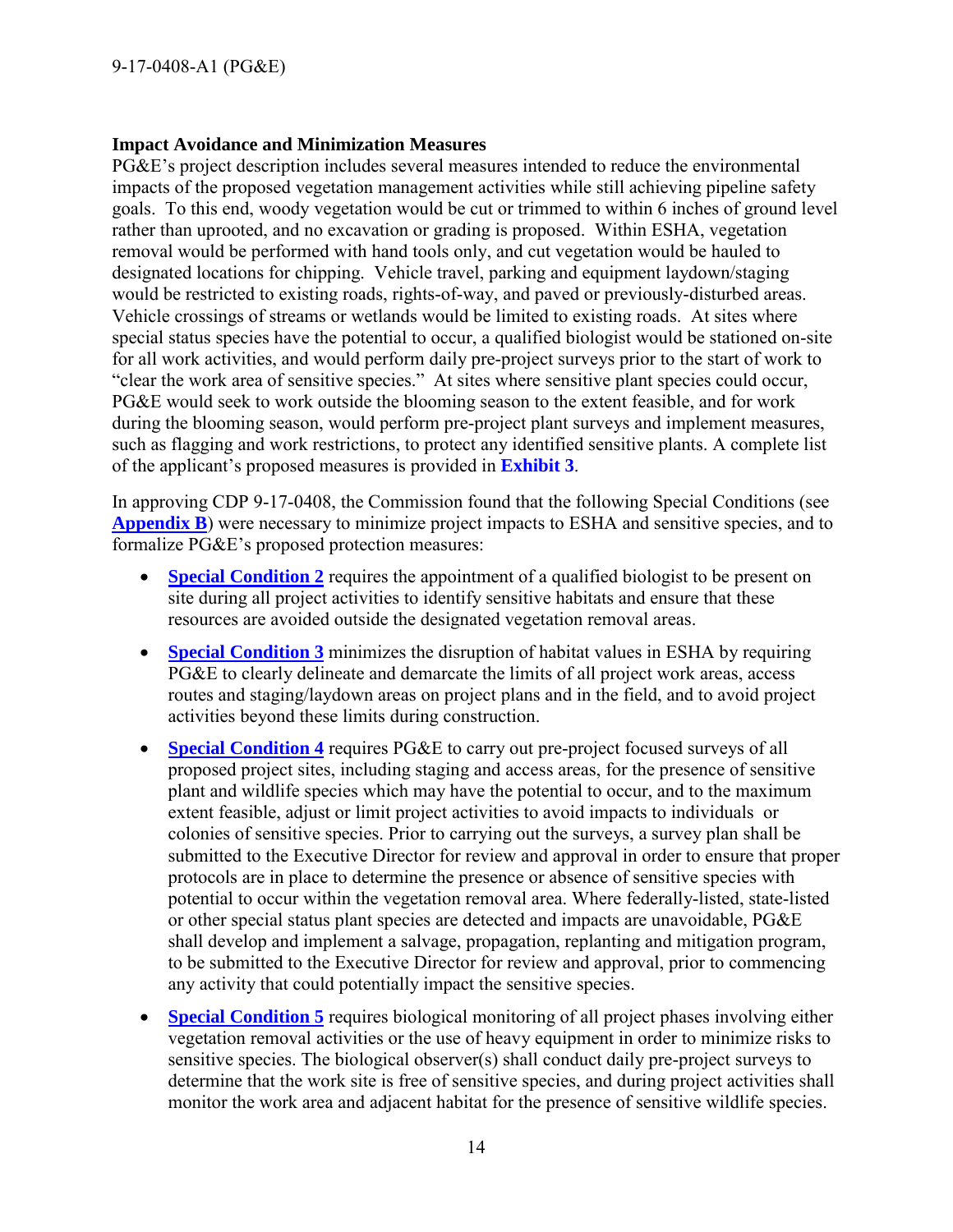If a sensitive species is observed in or near the active work area and is at risk of harm, the biological monitor shall have the authority to suspend work until the animal has left the area or is no longer at risk.

- **[Special Condition 6](#page-23-0)** requires PG&E to conduct nesting bird surveys within and adjacent to project sites within a week of any vegetation clearing that would occur during the bird nesting season (defined as February 15 through August 31). Under this condition, if nesting or breeding activity is detected, PG&E must establish species-specific exclusion zones, to be kept free of disturbance, around the breeding habitat or nesting site, until the juvenile birds have fledged and left the area. The size of the species-specific buffers shall be established in a Nesting Bird Protection Plan, to be submitted for the Executive Director's review and approval, using the best available science and expert recommendations and guidance from the CDFW and U.S. Fish and Wildlife Service.
- **[Special Condition 11](#page-26-0)** authorizes under CDP 9-17-0408 only the specific vegetation removal activities described in PG&E's CDP application materials on file with the Commission, and requires that PG&E seek further authorization if and when additional vegetation removal becomes necessary.

As noted in Section II, above, each of these Special Conditions would continue to apply to the nine additional sites added to the vegetation maintenance project under the proposed amendment. **[Special Condition 11](#page-4-0)** has been modified to reflect the proposed amendment.

#### **Mitigation**

In approving CDP 9-17-0408, the Commission found that the Special Conditions, in combination with the applicant's proposed measures, would minimize the project's adverse effects to ESHA and protect sensitive plant and animal species. However, in order to mitigate the unavoidable loss and modification of riparian woodland and wetland ESHA habitats associated with the proposed vegetation maintenance, the Commission also included **[Special Condition 7](#page-24-0)**, which requires PG&E to prepare and implement a Habitat Mitigation Plan, for Executive Director review and approval, that provides for the restoration of riparian and wetland habitats, either on or off of the project sites. As adopted, **[Special Condition 7](#page-24-0)** required that the clearing of 1.24 acres of riparian woodland ESHA be mitigated through the restoration of 3.71 acres of riparian woodland habitat (a 3:1 ratio), and the clearing of 0.055 acres of wetland vegetation be mitigated through the restoration of 0.2 acres of wetland habitat (a 4:1 ratio). Restoration may consist of either (a) habitat creation or (b) improvement via the removal of invasive or non-native vegetation and replanting with native vegetation. The removal of riparian trees was required to be mitigated through the planting of new native trees at a 3:1 ratio. The Commission found that, in this case, because the clearing of trees and woody vegetation from the project sites would degrade, but not eliminate, existing habitat values, it was appropriate to use restoration of riparian and wetland habitats, rather than *creation* of new habitat, as a mitigation tool. Moreover, due to the widespread invasion of these habitats in the Humboldt Bay region by nonnative species (such as Himalayan blackberry), the Commission found that restoration consisting of invasive species removal following by native species planting would produce tangible benefits for these native habitat types.

**Special [Condition 7](#page-24-0)** also requires that the Mitigation Plan specify the locations where habitat restoration and tree replanting would take place and the habitat types and native plants to be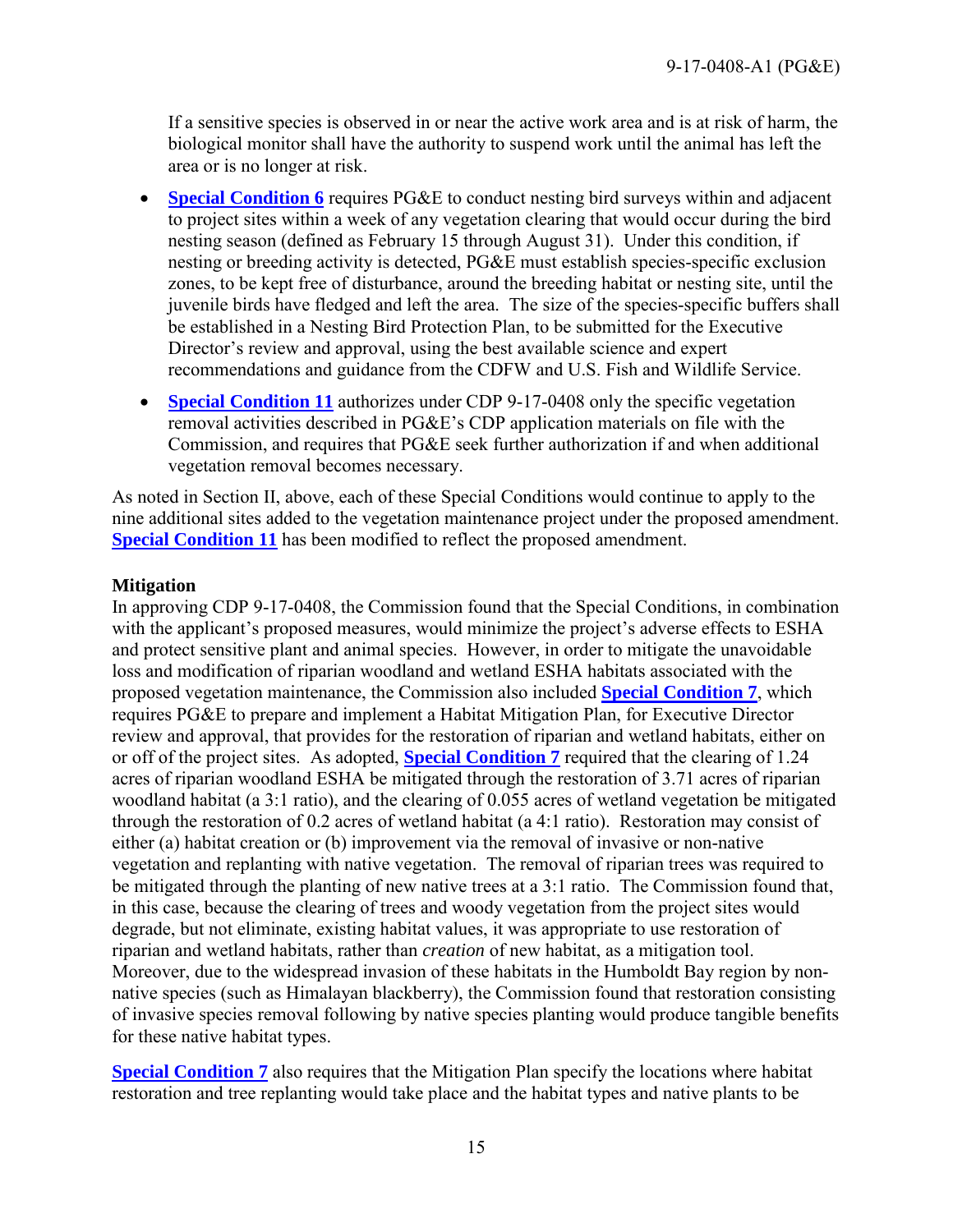used. The condition also requires that the restoration work occur at or in close proximity to the project sites wherever possible. However, because PG&E has indicated that most of the landowners of the affected parcels have refused on-site revegetation, the condition allows for offsite mitigation. The Mitigation Plan shall also include a 5-year monitoring plan and performance standards to assure the success of the habitat restoration and tree planting program.

As described above, the proposed addition of nine new project sites to the vegetation maintenance program would result in the clearing of an additional 0.08 acres (3,384 square feet) of coastal wetland vegetation, 0.15 acres (6,552 square feet) of riparian and mixed riparian/wetland vegetation, and the removal of an additional 17 riparian trees. In order to mitigate these additional habitat impacts, additional habitat restoration must be carried out. In order to assure that the impacts of the amended project are fully mitigated, the Commission is modifying **[Special Condition 7](#page-3-0)** to require (a) the restoration of an additional 0.31 acres (13,536 square feet) of coastal wetland habitat (a 4:1 ratio), (b) the restoration of an additional 0.45 acres (19,656 square feet) of riparian woodland habitat (a 3:1 ratio), and (c) the planting of an additional 51 native riparian trees (a 3:1 ratio), in accordance with all other provisions of **[Special](#page-3-0)  [Condition 7](#page-3-0)**.

## **Correction of Error in CDP 9-17-0408**

As issued, CDP 9-17-0408 **[Special Condition 7](#page-20-0)** included the requirement that PG&E plant 249 individual riparian trees to mitigation for project-related tree removal in riparian woodland habitats. As reflected in PG&E's original CDP application, its pre-hearing comments on the staff report, and the July 10, 2017 staff report addendum, this requirement was based on incorrect information on the number of trees that would be removed, and should have been increased to 321 trees (mitigating for removal of 107 riparian trees). However, due to staff error, the 249 tree requirement was included in the issued version of CDP 9-17-0408. The riparian tree mitigation total of 372 trees, as shown in the modified **[Special Condition 7](#page-24-0)**, above, includes both the corrected mitigation requirement from the original staff report addendum and the new mitigation requirement stemming from tree removal at the nine additional project sites.

## **Conclusion**

For the reasons described above, the Commission finds that the proposed amendment, as conditioned, will be carried out in a manner protective of nearby environmentally sensitive habitat areas and is therefore consistent with applicable policies of Coastal Act Section 30240.

## <span id="page-15-0"></span>**F. PROTECTION OF COASTAL STREAMS AND WATER QUALITY**

Section 30231 of the Coastal Act states:

*The biological productivity and the quality of coastal waters, streams, wetlands, estuaries, and lakes appropriate to maintain optimum populations of marine organisms and for the protection of human health shall be maintained and, where feasible, restored through, among other means, minimizing adverse effects of waste water discharges and entrainment, controlling runoff, preventing depletion of ground water supplies and substantial interference with surface water flow, encouraging waste water reclamation, maintaining natural vegetation buffer areas that protect riparian habitats, and minimizing alteration of natural streams.*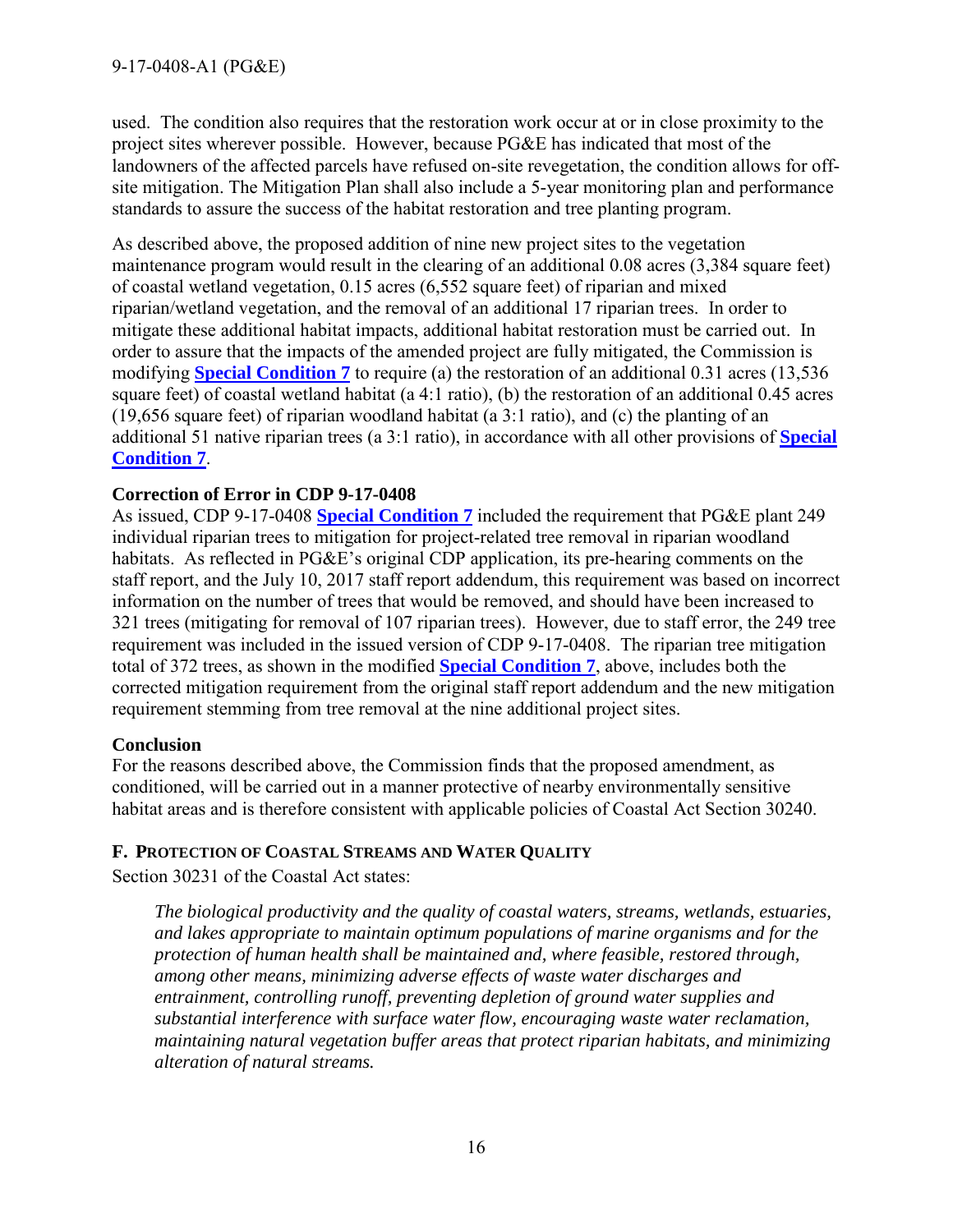Coastal Act Section 30232 states:

*Protection against the spillage of crude oil, gas, petroleum products, or hazardous substances shall be provided in relation to any development or transportation of such materials. Effective containment and cleanup facilities and procedures shall be provided for accidental spills that do occur.* 

Each of the additional proposed project sites include or are located adjacent to coastal streams, sloughs, and ditches. At several of the sites, proposed vegetation removal work would occur within the banks of a watercourse (*see* **[Table 1](#page-5-0)**). Many of the affected watercourses connect to Humboldt Bay and provide suitable habitat for rare and sensitive estuarine and anadromous fish species, including tidewater goby, longfin smelt, green sturgeon, eulachon, steelhead, and Chinook salmon (*see* **[Table 3](#page-11-1)**). If carried out in an uncontrolled manner, the proposed vegetation clearing activities could have several adverse effects on coastal streams and sensitive aquatic species, including habitat alteration from the improper disposal of cut vegetation, increased sedimentation and turbidity related to ground disturbance and erosion, and the introduction of contaminants from spills of fuel or other hazardous materials.

In an effort to minimize the potential for project-related impacts to coastal streams, watercourses and aquatic species, PG&E has proposed to implement a number of impact avoidance and minimization measures for project sites that intersect or are adjacent to a waterway. Most crucially, the proposed measures would include: (a) prohibitions on project activities within wetted areas of a waterway and on the dragging, disposal or placement of woody debris, chipped material or other materials within the bank or channel of a waterway; (b) limitation of work within the banks of a waterway to foot access, hand crews and manual equipment only, and prohibition of heavy-equipment operation within 25 feet of a waterway; (c) prohibition on stump grinding, chipping or mastication or use of herbicide within the banks of a waterway; (d) directional felling of bank-top trees away from the waterway; and (e) no refueling of motorized equipment (e.g., chainsaws) or parking of vehicles or mobile equipment within 100 feet of a waterway (see **[Exhibit 3](https://documents.coastal.ca.gov/reports/2017/9/w23b/w23b-9-2017-exhibits.pdf)**).

In its approval of CDP 9-17-0408, the Commission found that adverse effects on coastal streams, water quality and sensitive aquatic species could be minimized through the adoption of **[Special](#page-25-0)  [Condition 8](#page-25-0)**, which incorporated the applicant's proposed avoidance and minimization measures for streams and anadromous species. To provide further protection against hazardous material spills related to project activities and to ensure the necessary response to any spills that may occur, the Commission also adopted **[Special Condition 9](#page-25-1)**, which requires PG&E to implement specific spill prevention and response measures for the project, including daily vehicle and equipment inspections for leaks, identification of all materials that will be immediately available to respond to project-related spills, necessary telephone contacts for spill notifications, and others. As noted in Section II, above, each of these Special Conditions would continue to apply to the nine additional sites added to the vegetation maintenance project under the proposed amendment.

<span id="page-16-0"></span>For these reasons, the Commission finds that the proposed amendment, as conditioned, will be carried out in a manner that is protective of marine organisms, coastal streams and water quality, and will protect against spills of hazardous substances, and is therefore consistent with Coastal Act Sections 30231 and 30232.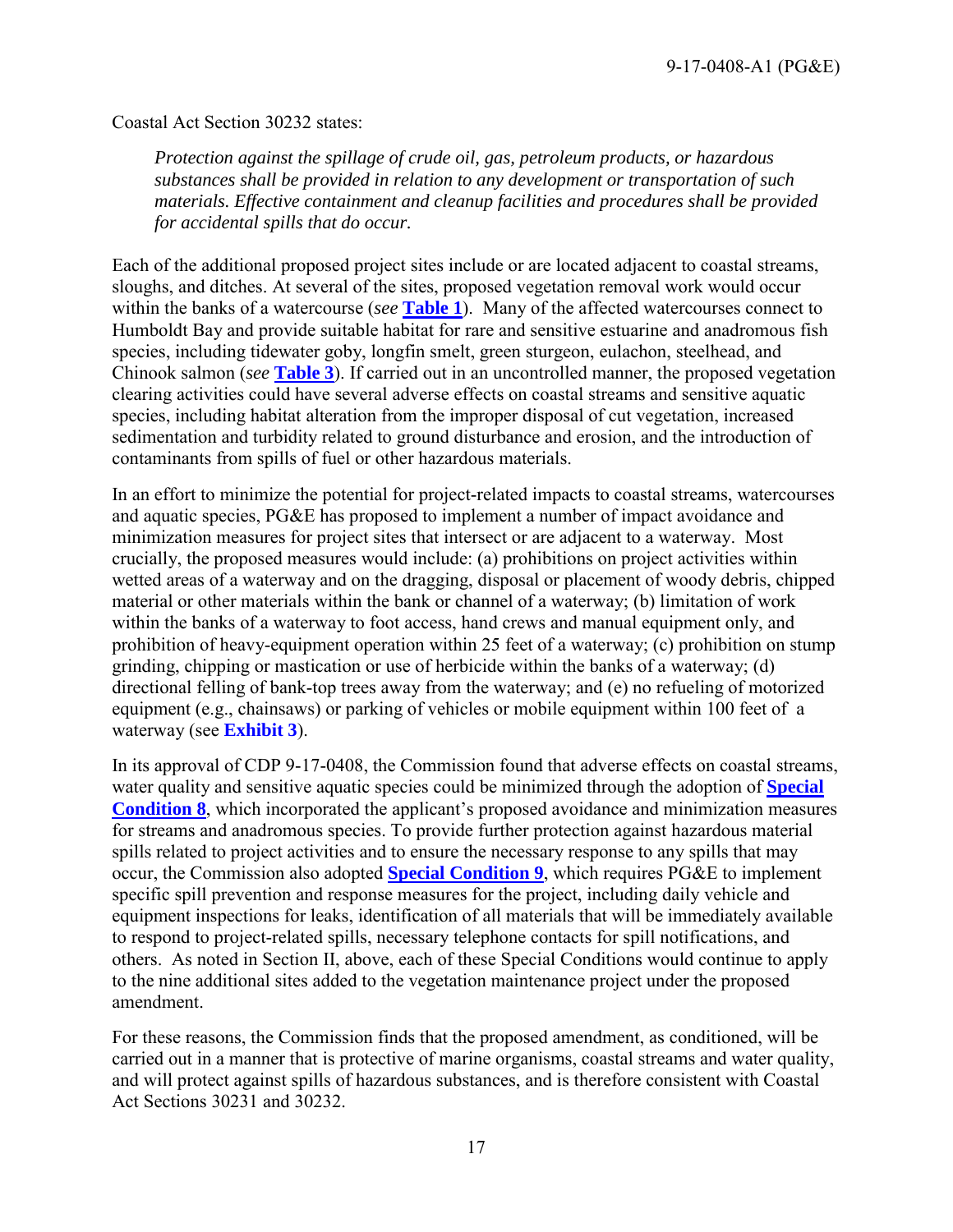## **G. CULTURAL RESOURCES**

Coastal Act Section 30244 states:

*Where development would adversely impact archaeological or paleontological resources as identified by the State Historic Preservation Officer, reasonable mitigation measures shall be required.* 

The project area lies within the traditional territory of the Wiki division of the Wiyot tribe. At the time that Euro-Americans first made contact in this region, the Wiyot lived almost exclusively in villages along the protected shores of Humboldt Bay and near the mouths of the Eel and Mad Rivers. Today, representatives of the Wiyot Tribe are the Table Bluff Reservation Wiyot Tribe, the Blue Lake Rancheria, and the Bear River Band of the Rohnerville Rancheria. The proposed additional vegetation removal sites would occur at multiple locations both inland of and near the shorelines of Humboldt Bay and its tributary streams and sloughs. Although no historic structures or archaeological deposits are known to exist at the project sites, the sites are nonetheless located within areas that could contain cultural resources.

The proposed vegetation removal work would not involve any excavation or other significant ground disturbance, limiting the potential for the damage or disturbance of cultural resources. Nonetheless, PG&E has proposed to implement measures for the protection of cultural resources and human remains (*see* **[Exhibit 4](https://documents.coastal.ca.gov/reports/2017/9/w23b/w23b-9-2017-exhibits.pdf)**). In approving CDP 9-17-0408, the Commission found that cultural resources that may be discovered at the project work sites would be protected through the adoption of **[Special Condition 10](#page-25-2)** (Appendix B). This special condition requires that if an area of cultural deposits is discovered during the course of the project, all project activities must cease and a qualified cultural resource specialist, in conjunction with the Wiyot Tribe, the Bear River Band of Rohnerville Rancheria, and the Blue Lake Rancheria THPOs, must analyze the significance of the find. To recommence project activities following discovery of cultural deposits, the permittee is required to submit a supplementary archaeological plan for the review and approval of the Executive Director, who will determine whether the changes are *de minimis* in nature and scope, or whether an amendment to this permit is required. Additionally, **[Special](#page-25-2)  [Condition 10](#page-25-2)** requires PG&E to conduct a pre-project training program to educate field personnel about the potential for inadvertent discoveries of archaeological resources. As noted in Section II, above, Special Condition 10 would continue to apply to the nine additional sites added to the vegetation maintenance project under the proposed amendment.

The Commission finds that with these measures in place the proposed amendment will not adversely impact cultural resources and is therefore consistent with Section 30244 of the Coastal Act.

## <span id="page-17-0"></span>**H. CALIFORNIA ENVIRONMENTAL QUALITY ACT**

Section 13096 of the Commission's Code of Regulations requires Commission approval of Coastal Development Permits to be supported by a finding showing the permit, as conditioned, to be consistent with any applicable requirements of the California Environmental Quality Act (CEQA). Section 21080.5(d)(2)(A) of CEQA prohibits a proposed development from being approved if there are feasible alternatives or feasible mitigation measures available which would substantially lessen any significant adverse effect which the activity may have on the environment.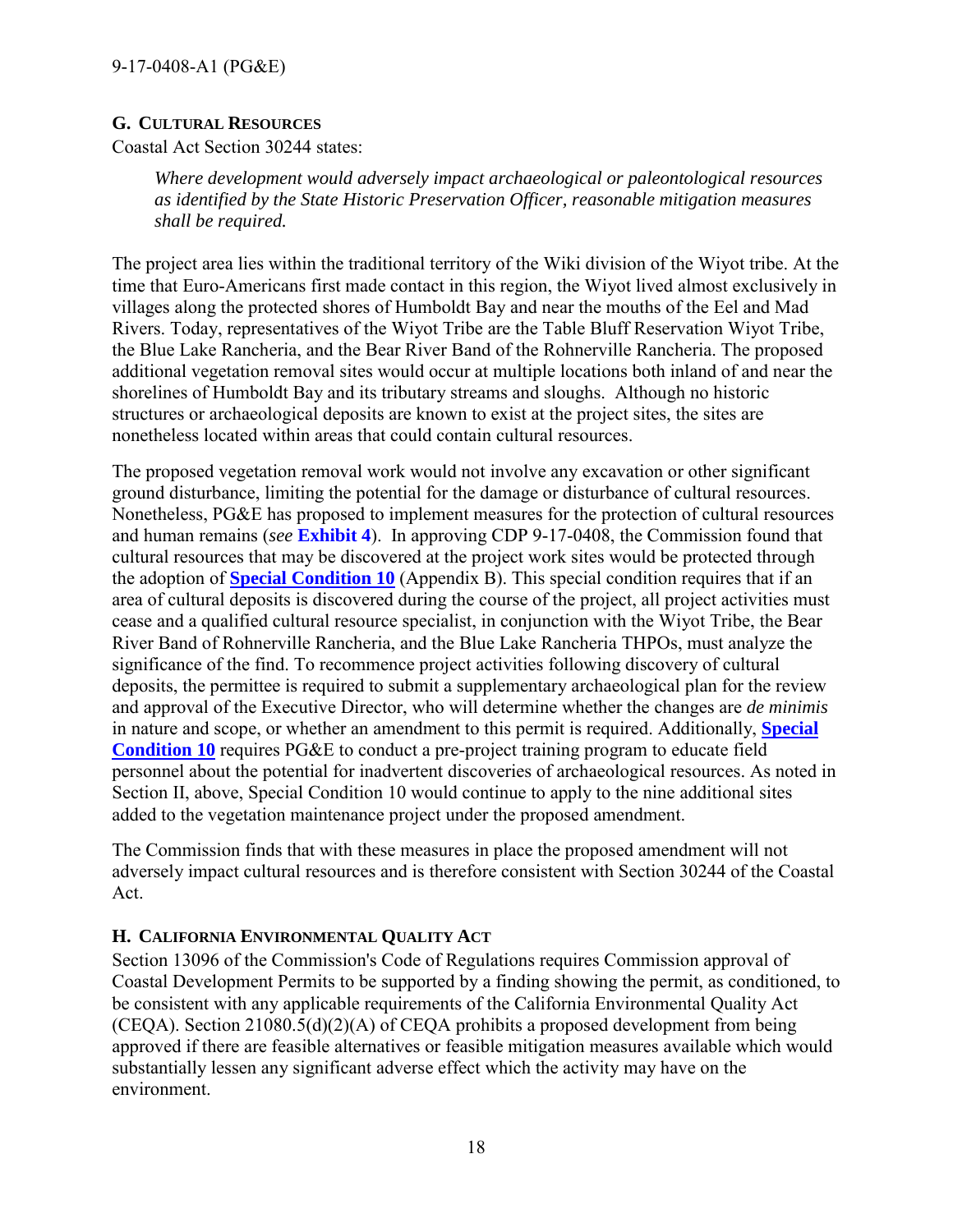The proposed development has been conditioned in order to be found consistent with the Chapter 3 policies of the Coastal Act. Mitigation measures, including conditions addressing biological resources, environmentally sensitive habitat areas, water quality and oil spill prevention and response, will minimize all adverse environmental impacts. As conditioned, there are no feasible alternatives or feasible mitigation measures available which would substantially lessen any significant adverse impact which the activity may have on the environment. Therefore, the Commission finds that the proposed project is the least environmentally-damaging feasible alternative and is consistent with the requirements of the Coastal Act to conform to CEQA.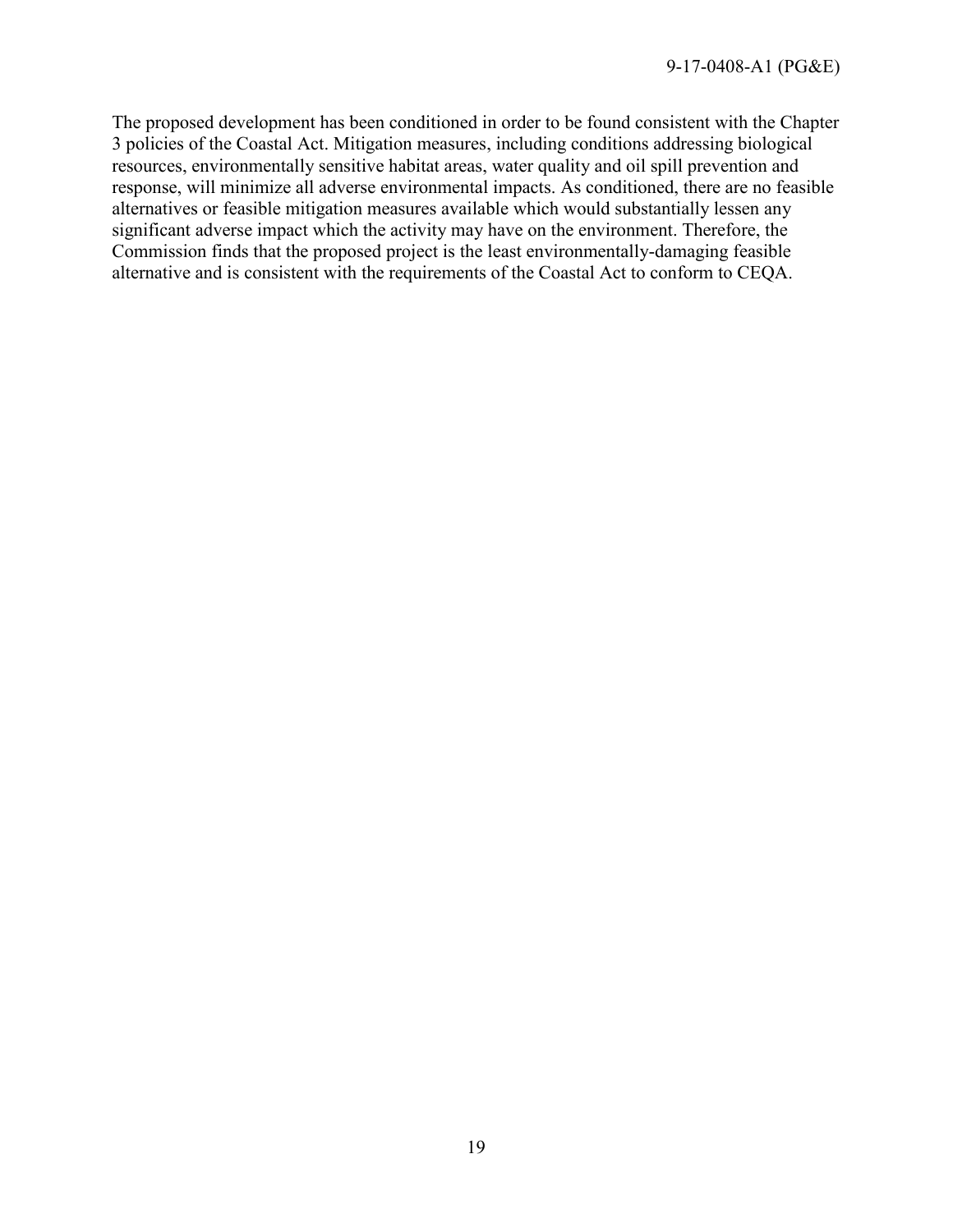## **Appendix A: Substantive File Documents**

### <span id="page-19-0"></span>*Coastal Development Permit Application Materials:*

Application File and Adopted Findings for Coastal Development Permit No. 9-17-0408 Application for Coastal Development Permit Amendment No. 9-17-0408-A1

## *Certified Local Coastal Programs:*

Humboldt County General Plan, Vol. II: Humboldt Bay Area Plan of the Humboldt County Local Coastal Program, December 2014.

#### *Other Reports and Resources:*

California Department of Fish and Game (CDFG) (2010). List of Vegetation Alliances and Associations. Vegetation Classification and Mapping Program, September 2010.

Lichvar, R.W., M. Butterwick, W.N. Kirchner and N.C. Melvin (2016). The National Wetland Plant List: 2016 update of wetland ratings. *Phytoneuron* 2016-30: 1–17.

Lichvar, R.W., M. Butterwick, N.C. Melvin, and W.N. Kirchner (2014). The National Wetland Plant List: 2014 update of wetland ratings. *Phytoneuron* 2014-41: 1–42.

#### *Websites*

http://gis.co.humboldt.ca.us/Freeance/Client/PublicAccess1/index.html?appconfig=podgis4 Humboldt County Planning and Building Dept. GIS Portal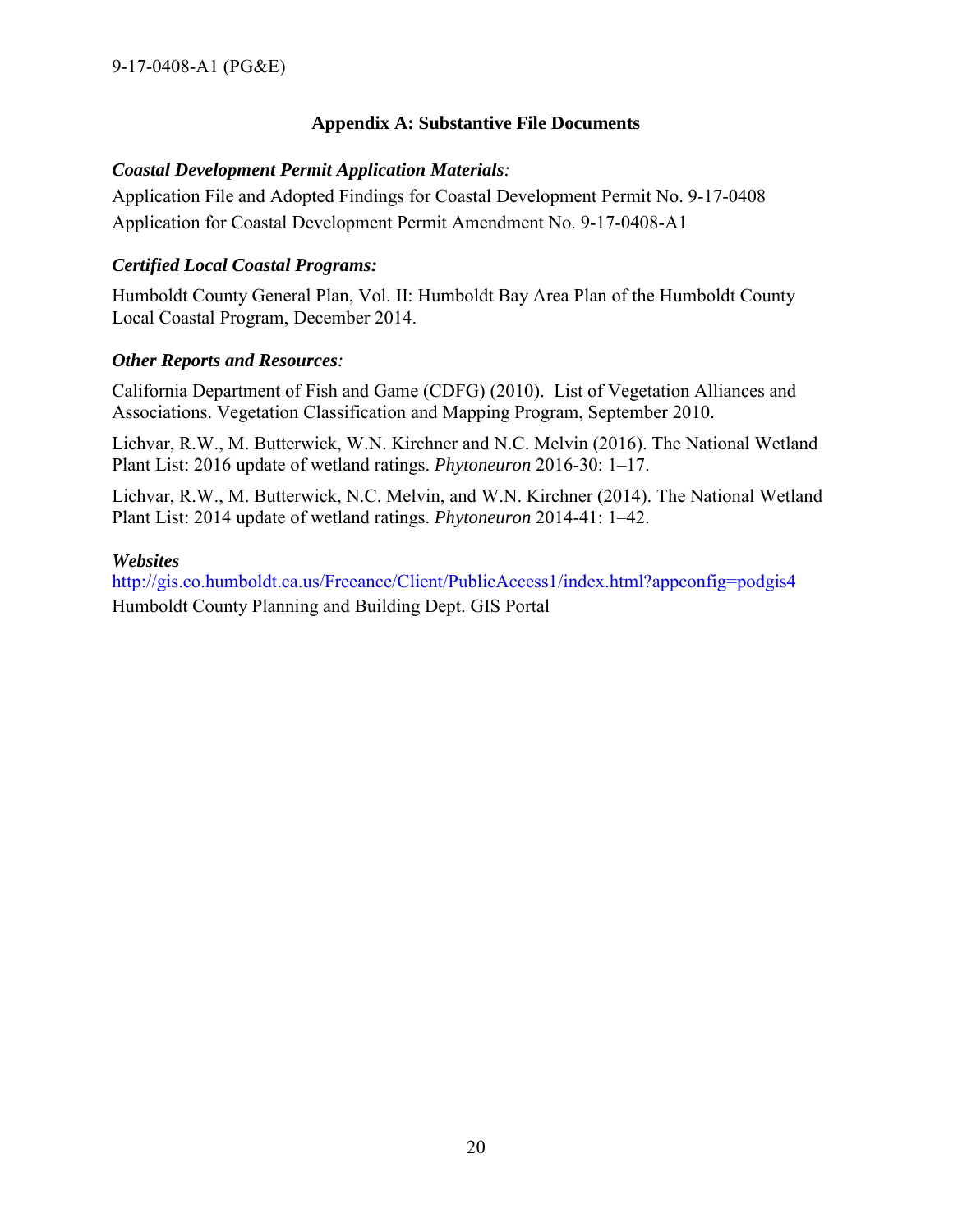## **Appendix B: Conditions on Coastal Development Permit No. 9-17-0408 Adopted July 13, 2017**

#### <span id="page-20-0"></span>**Standard Conditions**

- **1. Notice of Receipt and Acknowledgment**. The permit is not valid and development shall not commence until a copy of the permit, signed by the Permittee or authorized agent, acknowledging receipt of the permit and acceptance of the terms and conditions, is returned to the Commission office.
- **2. Expiration**. If development has not commenced, the permit will expire two years from the date on which the Commission voted on the application. Development shall be pursued in a diligent manner and completed in a reasonable period of time. Application for extension of the permit must be made prior to the expiration date.
- **3. Interpretation**. Any questions of intent of interpretation of any condition will be resolved by the Executive Director or the Commission.
- **4. Assignment**. The permit may be assigned to any qualified person, provided assignee files with the Commission an affidavit accepting all terms and conditions of the permit.
- **5. Terms and Conditions Run with the Land**. These terms and conditions shall be perpetual, and it is the intention of the Commission and the Permittee to bind all future owners and possessors of the subject property to the terms and conditions.

#### **Special Conditions**

- 1. **Other Permits and Approvals.** PRIOR TO THE COMMENCEMENT OF PROJECT ACTIVITIES, the Permittee shall provide to the Executive Director copies of all other local, state, and federal permits required to perform project-related work, or evidence that no permits are required. These permits and approvals include:
	- (1) City of Arcata Encroachment and Tree Removal Permits;
	- (2) County of Humboldt Encroachment and Tree Removal Permits;
	- (3) California Department of Transportation Encroachment Permits.

 Any changes to the approved project required by these agencies shall be reported to the Executive Director. No changes to the approved project shall occur without a Commission amendment to this CDP unless the Executive Director determines that no amendment is legally required.

<span id="page-20-1"></span>2. **Project Biologist – Qualifications and Responsibilities.** PRIOR TO THE COMMENCEMENT OF PROJECT ACTIVITIES**,** the Permittee shall appoint one or more Biologists to implement mitigation measures of the approved project. The appointments shall be submitted to the Executive Director for review and approval; the Executive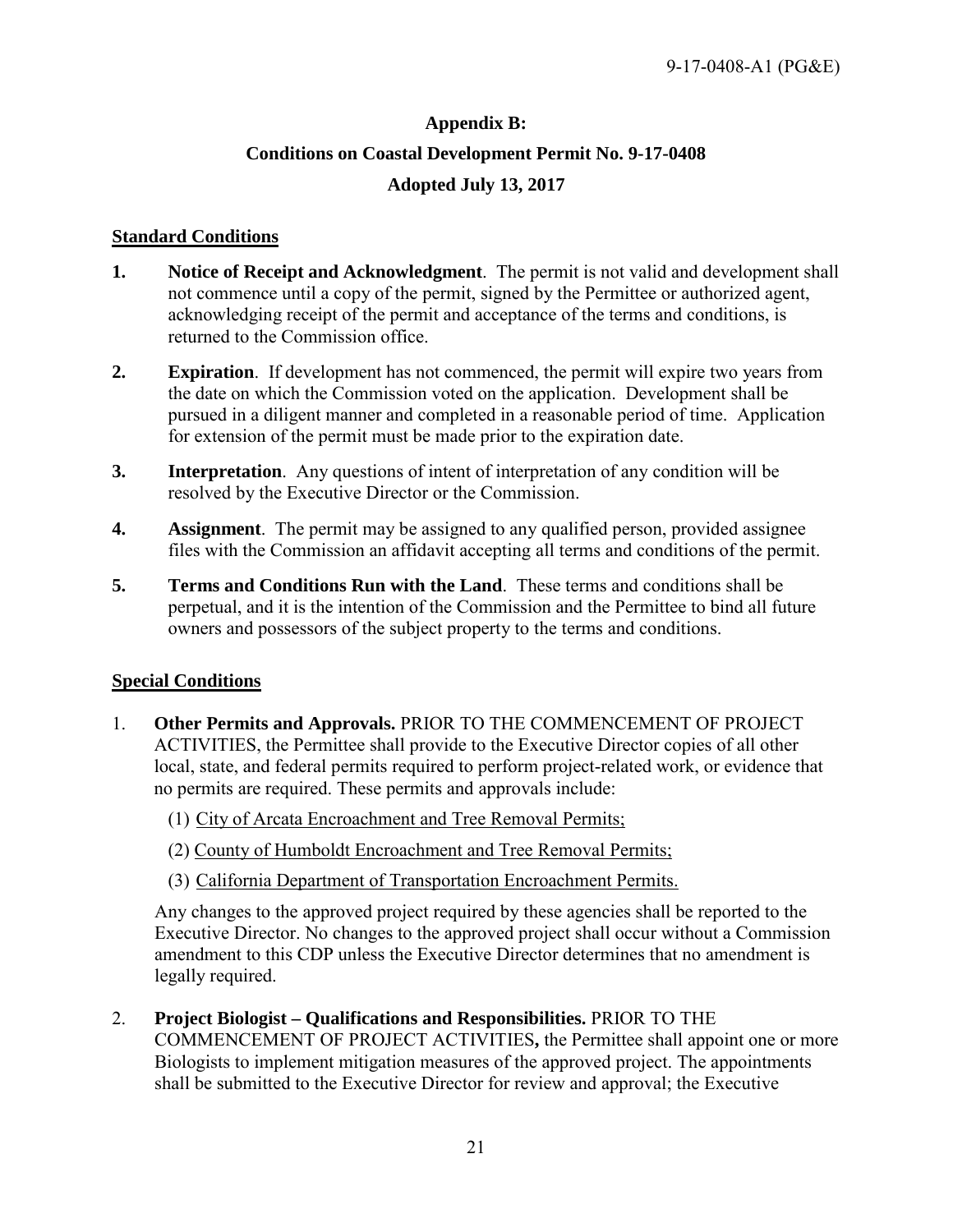Director shall conduct this review of qualification within 30-days of submittal. The Biologist(s) must meet the following minimum qualifications:

- (1) At least a bachelor's degree in biological sciences, zoology, botany, ecology, or a closely related field;
- (2) At least three years of experience in field biology or current certification through a nationally recognized biological society, such as the Ecological Society of America or The Wildlife Society; and,
- (3) At least one year of field experience with biological resources found in or near the project area.

The Biologist(s) shall be responsible for conducting pre-project surveys and on-site monitoring and overseeing the implementation of all mitigation measures as described in **Special Conditions [3](#page-21-0)**, **[4](#page-21-1)**, **[5](#page-22-0)** and **[6](#page-23-0)**.

- <span id="page-21-0"></span>3. **Sensitive Habitat Protection**. The Permittee shall ensure that the approved Biologist(s) conducts and implements the following before and during any project activities involving mobilization, ground disturbance, vegetation clearing, or any other repair and maintenance activities that could adversely affect environmentally sensitive habitat areas, wetlands, or their associated biological resources:
	- (1) *Project Limits*. Project activities and equipment shall be limited to existing access roads and trails, pads, disturbed areas, and unvegetated areas to the maximum extent feasible. Project limit boundaries shall be shown on all project maps and drawings and clearly marked in the field prior to project activities, and work outside these limits shall be avoided during project activities. All personnel shall be instructed not to perform any activities beyond the project limit boundaries.
	- (2) Sensitive habitats to be avoided on and near the site of planned project activities shall be clearly identified prior to the start of those activities. These resources include:
		- **Areas containing riparian vegetation**
		- Wetlands and areas containing wetland vegetation
		- **Streams and watercourses**
		- Native vegetation

These habitats shall be avoided to the maximum extent possible. At all sites, vegetation removal shall be limited to the amounts, locations, and individual trees identified in the Permittee's submitted CDP application.

(3) Conduct worker training to identify the location and types of sensitive biological resources on and near the project sites and the measures to be taken to avoid and reduce adverse effects on those resources.

## <span id="page-21-1"></span>4. **Pre-Project Biological Surveys & Sensitive Species Protection**.

A. NO MORE THAN 30 DAYS PRIOR TO COMMENCEMENT OF VEGETATION REMOVAL ACTIVITIES at a given project site, the Project Biologist(s) shall conduct focused surveys of all proposed vegetation removal, staging and access areas, and within a 300-foot buffer around these areas, for the presence of sensitive plant and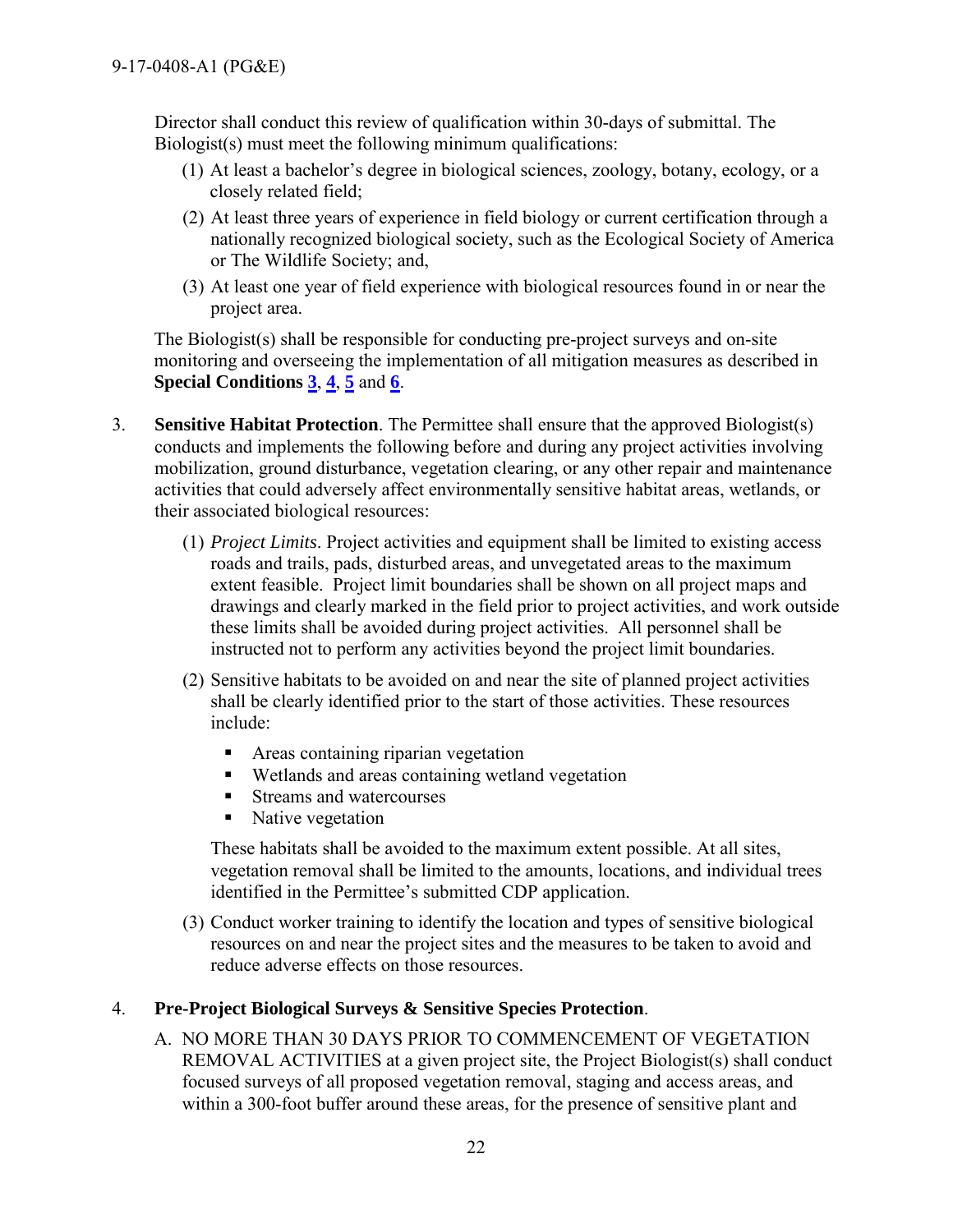wildlife species that might reasonably be expected to occur based on known habitat requirements or previous sightings. Sensitive species are defined as (i) state and federally-listed endangered, threatened, and candidate species; (ii) California species of special concern; (iii) fully protected or "special animal" species in California, and (iv) plants that are considered rare, endangered or of limited distribution by the California Department of Fish and Wildlife and California Native Plant Society (CRPR Ranks 1 and 2).

- B. PRIOR TO THE COMMENCEMENT OF THE SURVEYS, the Permittee shall submit, for the Executive Director's review and approval, a Survey Plan identifying the species with potential to occur and describing the proposed survey methodology for each project site. Survey methodologies shall reflect the best available science and expert agency (e.g., CDFW, USFWS) protocols or recommendations for relevant species, and shall be sufficient to determine the presence/absence of the species at a given site. The Executive Director shall complete the required review within 30 days.
- C. If sensitive species are determined to be present at a site, the Permittee shall implement the following requirements:
	- (1) Adjust or limit project work areas, access routes and project timing to avoid impacts to individuals or colonies of sensitive species to the maximum extent feasible;
	- (2) If sensitive plant species are identified during the surveys, the locations of individual plants shall be marked/flagged on project plans and in the field, and a 25 foot buffer shall be established around the plants. If the required vegetation removal does not allow for a 25-foot buffer, the maximum possible buffer shall be used, along with the implementation of additional protective measures, such as the placement of fencing, barriers or stakes between the sensitive plant species and project work areas, as necessary to protect the sensitive plant(s). In addition, a qualified biological monitor shall be present on-site during all vegetation removal activities to ensure that these species are not harmed during the project (see **[Special](#page-22-0)  [Condition 5](#page-22-0)**).
	- (3) Where impacts to sensitive plant species are unavoidable, the Permittee shall develop and implement a sensitive plant species restoration program, using seeds and/or salvaged plants from the affected individuals or colonies to the extent feasible, to restore the affected species to the project area. The sensitive species restoration program shall be submitted to the Executive Director for review and approval, and incorporated into the Habitat Mitigation Plan required under **[Special](#page-24-0)  [Condition 7.](#page-24-0)**
	- (4) At work project sites where sensitive wildlife species are identified as present in the project area, the Permittee shall use appropriate barriers to movement (e.g., construction fencing or barricades) or setbacks to minimize wildlife movement into active project areas.
- <span id="page-22-0"></span>5. **On-Site Biological Monitoring.** The Project Biologist(s) shall be present at active project work sites during all project activities involving vegetation clearing and the use of trucks or heavy equipment. The Biologist shall perform daily surveys of the project site(s) prior to the start of work to check for the presence of sensitive wildlife species. If a sensitive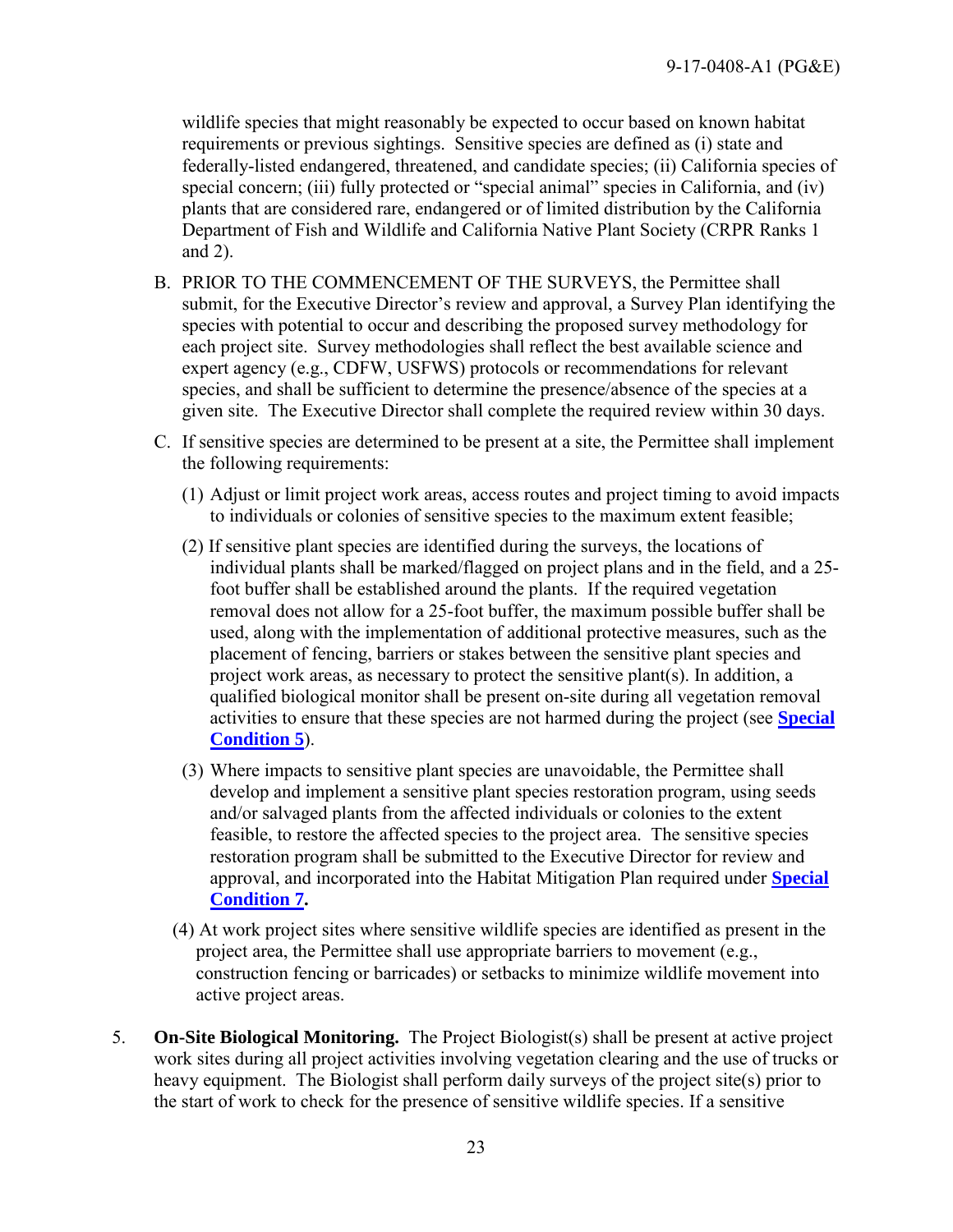species is detected during one of these daily surveys, project activities shall not commence until the individual or group has left the area. During project activities, the biological observer shall monitor for the presence of sensitive wildlife in or near the project area. At project sites or in situations where a single observer cannot reasonably provide coverage of the entire active work area, additional observers shall be provided. The observer(s) shall have the appropriate safety and monitoring equipment adequate to conduct their activities. For monitoring purposes, the observer(s) shall establish an avoidance zone that encompasses the entire active work site and no less than a 25-foot buffer around the work site. The observer(s) shall have the authority to temporarily halt any project activity that could result in harm to a sensitive species entering within the avoidance zone, and to suspend those activities until the animal has left the area.

## <span id="page-23-0"></span>6. **Final Nesting Bird Protection Program.**

- A. PRIOR TO COMMENCEMENT OF ANY VEGETATION MAINTENANCE ACTIVITIES BETWEEN FEBRUARY 15 AND AUGUST 31, the Permittee shall submit, for the 30-day review and approval of the Executive Director, a final Nesting Bird Protection Program (Program), prepared by a qualified biologist, for conducting seasonal surveys for bird nesting at project sites, and protecting such habitat from project impacts. The Program shall provide, at a minimum, for the following:
	- (1) Surveys for the presence of active nesting at all sites where vegetation maintenance would occur during the nesting season (February 15 through August 31), and within the surrounding area out to a distance corresponding to the largest species-specific buffer identified under (3), below. Surveys shall be conducted by the qualified Biologist(s) identified under **[Special Condition 2](#page-20-1)** (above), and completed within two weeks of the commencement of vegetation maintenance activities at a given site.
	- (2) Avoidance (no removal) of any tree or shrub supporting active bird nesting until after the end of the breeding season, or fledging has occurred.
	- (3) Establishment of species-specific buffers around active nests or breeding areas, within which no project activities or other disturbance shall occur until any young birds have fledged and left the area. The size of the buffer(s) shall be provided for in the Program, and determined based on the best available information (i.e., scientific literature, CDFW and/or USFWS guidance, and expert opinion) on the needs and sensitivity of each species with potential to occur in the project areas. If pre-project surveys identify a nesting bird species for which no buffer has been provided for in the Program, a default exclusion area of 300 feet (500 feet for raptors) from the active nest or breeding area shall be established.

The Project Biologist(s) shall be present on site during all vegetation maintenance activities to (a) enforce the protective buffers, and (b) monitor active nests and breeding birds for signs of distress or abnormal behavior. If signs of distress or disturbance are observed, the Biologist(s) shall have discretion to enlarge the buffers, halt project activities, or implement other measures necessary to protect active nests and breeding.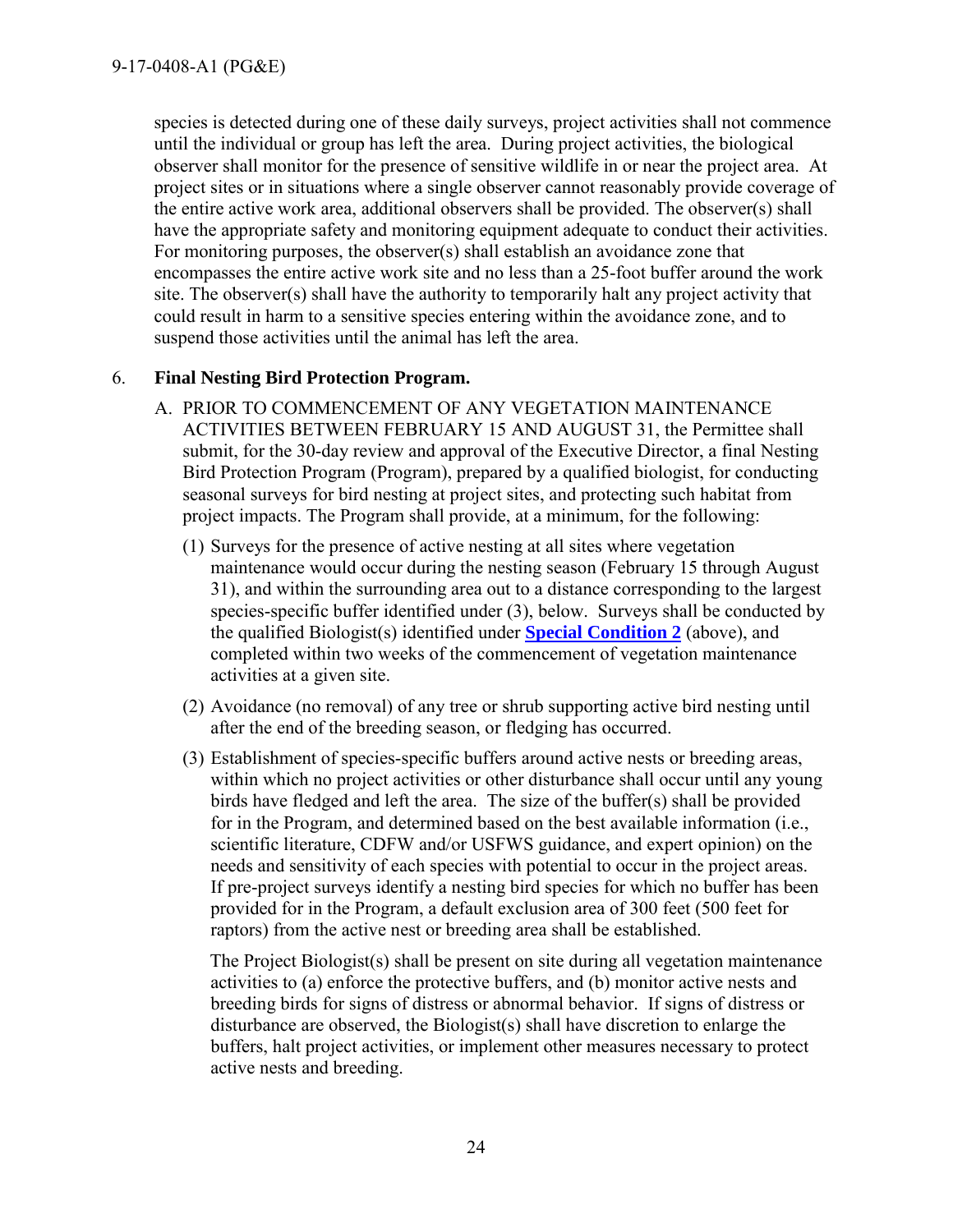B. The Permittee shall undertake development in accordance with the approved final Nesting Bird Protection Program. Any proposed changes to the approved Program shall be reported to the Executive Director. No changes to the approved final Program shall occur without an amendment to Coastal Development Permit No. 9-17-0408, unless the Executive Director determines that no amendment is legally required.

### <span id="page-24-0"></span>7. **Habitat Mitigation Plan**. PRIOR TO THE COMMENCEMENT OF PROJECT ACTIVITIES, the Permittee shall submit to the Executive Director for review and approval a Habitat Mitigation Plan that describes a compensatory mitigation program addressing the losses of riparian and wetland habitat, riparian woodland trees, and large conifer trees associated with the proposed project. The Executive Director shall complete the required review within 30 days. The Mitigation Plan may be directly implemented by the Permittee or by a separate entity receiving funding from the Permittee, or a combination of the two. In all cases, the Plan shall fulfill the requirements detailed below, and the Permittee shall be responsible for ensuring that the requirements of the condition are met.

- A. Restoration Requirements: The Mitigation Plan shall provide for the following:
	- (1) Restoration of at least 3.7 acres of riparian woodland or scrub habitat, including a minimum of 249 native riparian trees, to compensate for the clearing of 1.24 acres of these habitats and removal of 83 trees under the proposed project;
	- (2) Restoration of 0.22 acres of freshwater or estuarine wetland habitat to compensate for the clearing of 0.055 acres of these habitats;
	- (3) Planting of at least 385 native conifer trees to compensate for the removal of large trees under the proposed project.

Wherever possible, habitat restoration and tree planting shall occur at or adjacent to the project sites undergoing vegetation removal, consistent with pipeline maintenance and safety considerations and subject to landowner approval. If these or other factors preclude on-site habitat restoration, off-site mitigation locations within the coastal zone may be used. Any off-site locations for restoration and tree planting shall be identified, and a description of the existing conditions warranting restoration provided.

For the purposes of the Plan, "restoration" shall consist of the removal of invasive or non-native vegetation from an existing, degraded riparian or wetland habitat area, to be following by the planting of native trees, shrubs and herbaceous plants appropriate to the respective habitat type. The Plan shall provide a description of restoration activities including specific methodologies for invasive species removal and native species reestablishment, and shall identify the native species to be planted. Where feasible, invasive or non-native species shall be removed by hand, and any herbicide use will be minimized and limited to invasive/non-native species. Planting of native species shall take place in the fall to enable root establishment during the rainy season. Invasive species removal activities shall occur at least once annually following the initial treatment until performance criteria for native species cover have been achieved (see below).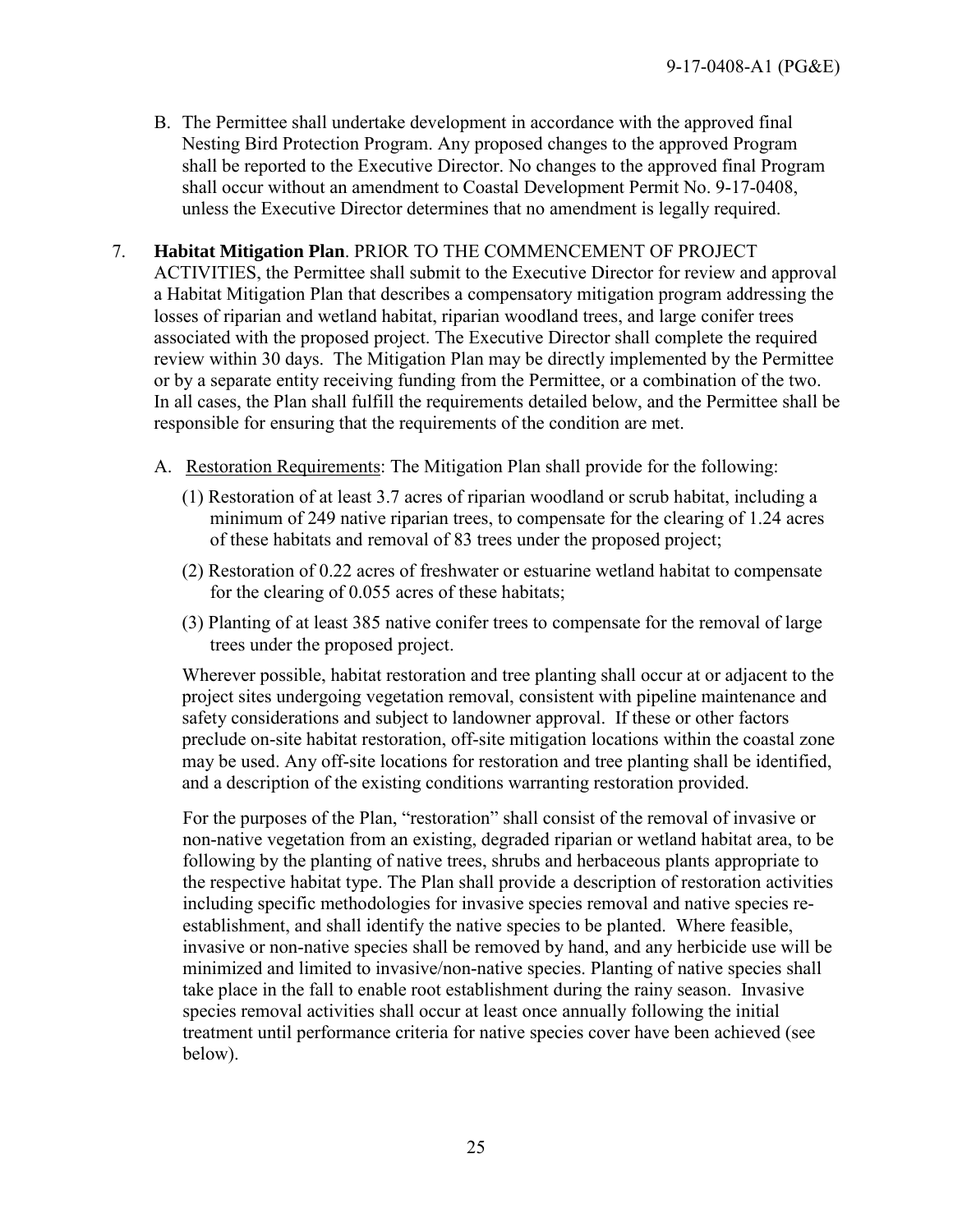#### 9-17-0408-A1 (PG&E)

- B. Reporting and Monitoring: The Plan shall include and describe a five-year, annual monitoring program, including annual reporting to the Executive Director, to assure the long-term success of the habitat restoration and tree-planting program. Documentation for all years subsequent to the first year shall identify the success rate of the restored habitat area(s) and tree plantings, as measured by percent cover and percent of native vegetation within the area(s) (restored habitat) and percent survival (for trees). If after five years the restored habitat area(s) do not provide at least 80% cover of native vegetation and at least 80% total native vegetation, the Permittee shall either propose retreating and/or replanting the area(s) to achieve those levels or propose additional restoration areas. Similarly, if the five-year survival rate of the planted trees does not exceed 80%, the Permittee shall undertake additional tree-planting until this threshold is achieved.
- <span id="page-25-0"></span>8. **Stream and Water Quality Protection Measures**. This permit incorporates those applicant-proposed avoidance and minimization measures (AMMs) included in the CDP application concerning the protection of streams, waterways, and anadromous fish species that are attached to this report as **Appendix B**.
- <span id="page-25-1"></span>9. **Spill Prevention and Response Plan.** PRIOR TO THE COMMENCEMENT OF PROJECT ACTIVITIES, the Permittee shall submit a project-specific Spill Prevention and Response Plan to the Executive Director for review and approval. The Executive Director shall complete the required review within 30 days. The Plan shall identify the worst-case spill scenario and demonstrate that adequate spill response equipment will be available. The Plan shall also include a detailed description of all preventative measures (including the proposed three-tiered containment system) the Permittee will implement to avoid spills and clearly identify responsibilities of Permittee personnel and any contractors employed, and shall list and identify the location of oil spill response equipment and appropriate protocols and response times for deployment. Vehicles and heavy equipment left at laydown area during non-work hours shall have drip pans or other means of collecting dripped fuel, lubricants or other hazardous materials, which shall be collected and disposed of off-site. Response drills shall be in accordance with Federal and State requirements. Contracts with off-site spill response companies shall be in-place and shall provide additional containment and clean-up resources as needed.
- <span id="page-25-2"></span>10. **Protection of Archeological Resources**. The Permittee shall conduct a pre-project training program to educate field personnel about the potential for the inadvertent discovery of cultural and archaeological resources at the project sites, and to familiarize workers with the proposed protection measures summarized in **[Exhibit 3](https://documents.coastal.ca.gov/reports/2017/9/w23b/w23b-9-2017-exhibits.pdf)**. If an area of cultural deposits or human remains is discovered during the course of the project, all project activities shall cease and shall not recommence until a qualified cultural resource specialist, in consultation with the Tribal Historic Preservation Officers of the Wiyot Tribe, the Bear River Band of Rohnerville Rancheria, and the Blue Lake Rancheria, analyzes the significance of the find and prepares a supplementary archaeological plan for the review and approval of the Executive Director, and either: (a) the Executive Director approves the Supplementary Archaeological Plan and determines that the Supplementary Archaeological Plan's recommended changes to the proposed development or mitigation measures are *de*